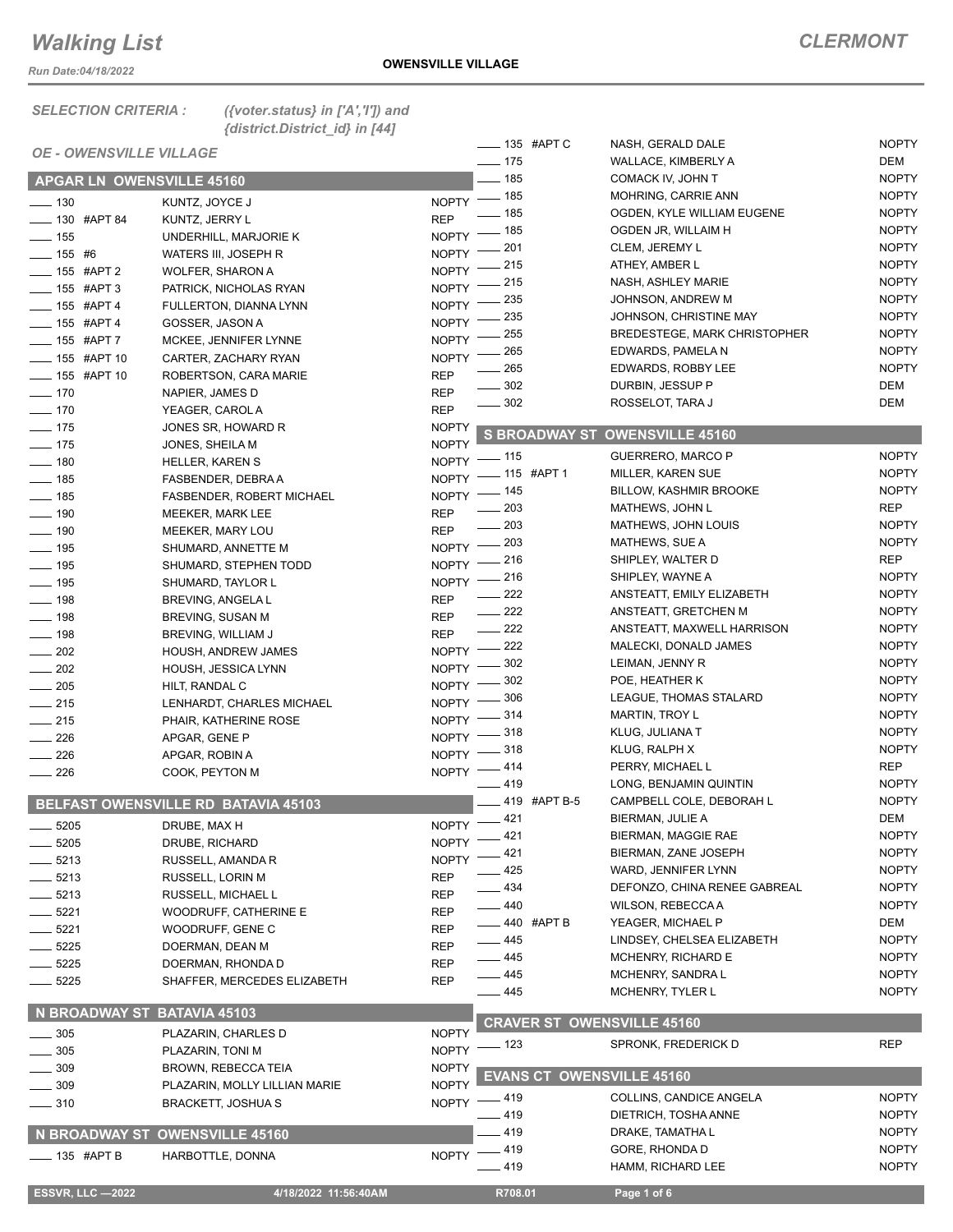**OWENSVILLE VILLAGE**

### *CLERMONT*

| Run Date:04/18/2022                 |                                             | UWLINJVILLL VILLAUL          |                                  |             |                                          |                              |
|-------------------------------------|---------------------------------------------|------------------------------|----------------------------------|-------------|------------------------------------------|------------------------------|
| <b>OE - OWENSVILLE VILLAGE</b>      |                                             |                              | $-$ 125                          |             | PATTERSON, MATTHEW JASON                 | <b>NOPTY</b>                 |
|                                     |                                             |                              | $- 127$                          |             | BROWN, DAVID F                           | <b>REP</b><br><b>REP</b>     |
| <b>EVANS CT OWENSVILLE 45160</b>    |                                             |                              | $-$ 127                          |             | BROWN, MARY M<br>EARHART, JOHN O         | <b>NOPTY</b>                 |
| $-419$                              | HAMMONDS, DARLENE N                         |                              | NOPTY - 129                      |             | EARHART, LINDA M                         | <b>NOPTY</b>                 |
| $-419$                              | HAMMONDS, NAOMI                             |                              | NOPTY - 129                      |             |                                          |                              |
| $-419$                              | <b>HERNDON, ANDREW JAMES</b>                | <b>NOPTY</b>                 |                                  |             | <b>LOCUST ST OWENSVILLE 45160</b>        |                              |
| $-419$                              | HILL, ROBERT                                | <b>NOPTY</b>                 | $\frac{1}{2}$ 199                |             | COOPER, ELIZABETH ANNE                   | <b>NOPTY</b>                 |
| $-419$                              | JETTER, JOHN S                              | <b>DEM</b>                   | NOPTY - 199                      |             | <b>GAINES, BRYAN T</b>                   | <b>NOPTY</b>                 |
| $-419$                              | OTT, ANDREA VICTORIA                        | <b>NOPTY</b>                 |                                  |             |                                          |                              |
| __ 419 #APT 7<br><b>419 #APT 5B</b> | LATHAM, JOHANNA L<br>JETTER, CORNTNEY LAYNE | NOPTY L                      |                                  |             | E MAIN ST OWENSVILLE 45160               |                              |
| <b>LEGGE 419 #APT A4</b>            | RILEY, MARY ANN                             |                              | NOPTY - 121                      |             | <b>BLACK, JESSICA LYNN</b>               | <b>NOPTY</b>                 |
| $\frac{1}{2}$ 419 #APT B1           | HARTZOG, DARLENE A                          |                              | NOPTY -121                       |             | MALONEY, JOHN C                          | <b>NOPTY</b>                 |
| ____ 419 #APT B3                    | HARGIS, JAMES RYAN PAUL                     |                              | NOPTY $-$ 121                    |             | MOREL, MISTI RENEE                       | <b>NOPTY</b>                 |
| __ 419 #APT C2                      | <b>HERNDON, AUTUM MAE</b>                   |                              | NOPTY - 121                      |             | RICHMOND, JOHN THOMAS                    | <b>NOPTY</b>                 |
| $=$ 419 #APT C3                     | GANNAWAY KIRKLAND, URIAH M J                |                              | NOPTY - 121 #APT 4               |             | REDMOND MANNING, EDISEL TRENT            | <b>NOPTY</b>                 |
| $-419$ #APT C4                      | QUICKLE, ANNASTASIA ANN                     |                              | NOPTY - 121 #APT 5               |             | NICKEL, TAMMY LYNN                       | <b>NOPTY</b>                 |
| __ 419 #APT C5                      | HERNDON, TANNER LEE                         |                              | NOPTY - 121 #APT 6               |             | ANDERSON, AMY MARIE                      | <b>NOPTY</b>                 |
| ___ 419 #APT C7                     | COSTIGAN, RANDI LEE                         |                              | NOPTY - 121 #APT 9               |             | <b>BRIDEWELL, JACOB WAYNE</b>            | <b>NOPTY</b>                 |
| ____ 419 #APT C7                    | GOBAR, DONALD L                             |                              | NOPTY - 121 #APT 9               |             | DOOLEY, DAVID                            | <b>NOPTY</b>                 |
| $-419$ #APT D1                      | BELL, BELINDA SHERIDAN                      |                              | NOPTY - 121 #APT 10              |             | PIERCE, MATTHEW J                        | <b>NOPTY</b>                 |
| $-419$ #APT D2                      | STRUNK, PAMELA G                            |                              | NOPTY - 129 #UNIT B              |             | ELLENSTEIN, AARON                        | <b>NOPTY</b>                 |
| $-419$ #APT D3                      | PURDON, WENDY                               |                              | NOPTY - 145                      |             | ALLEN, MATTHEW J                         | <b>NOPTY</b>                 |
| $-419$ #APT E3                      | DORTON JR, DONALD ALEX                      |                              | REP - 145                        |             | KLEIN, TERESA RENEE                      | <b>NOPTY</b>                 |
| ___ 419 #APT E6                     | KRAMER, ERIN ELIZABETH                      |                              | NOPTY - 145                      |             | KLEIN, THOMAS IAN                        | <b>NOPTY</b>                 |
| <b>419 #APT E7</b>                  | RILEY, JENNIFER NICOLE                      |                              | NOPTY - 145                      |             | KLEIN, THOMAS SHANE                      | <b>NOPTY</b>                 |
| ____ 419 #APT F3                    | <b>BRINEGAR, JESSICA S</b>                  |                              | NOPTY - 152                      |             | QUALLEN, WILLIAM F                       | <b>NOPTY</b>                 |
| $-419$ #APT F3                      | <b>BULLOCK, RYA MICHELLE</b>                |                              | NOPTY - 177 #APT 3               |             | JONES, JESSICA D                         | <b>NOPTY</b>                 |
| __ 419 #APT F5                      | <b>JUSTICE, JUSTIN KYLE</b>                 |                              | NOPTY - 201<br>NOPTY -201 #APT 1 |             | HARCOURT, KAITLYN BREYANN                | <b>NOPTY</b><br><b>NOPTY</b> |
| $-419$ #APT F7                      | <b>BISZANTZ, TERESA J</b>                   |                              | NOPTY -201 #UNIT 1               |             | TAYLOR, KEVIN W<br>MEADE, KELLEY M       | <b>NOPTY</b>                 |
| __ 419 #APT FS                      | HONAKER, DANIELLA RAE                       |                              | REP - 202                        |             | HAWLEY, MARY J                           | <b>NOPTY</b>                 |
| $-419$ #BLDG E<br>$-419$ #APT A-2   | MILEY, TERRY R                              |                              | NOPTY -202                       |             | HAWLEY, RAY J                            | <b>NOPTY</b>                 |
| $\frac{1}{2}$ 419 #APT B-7          | SIMPSON, BRENDA CAROL<br>WHITTAKER, DARYL J |                              | NOPTY - 207                      |             | SEIBERT, RENEA L                         | <b>NOPTY</b>                 |
| ___ 419 #APT B-8                    | HERNDON, KATLYN BETH                        |                              | NOPTY - 207                      |             | TROTTER, CORY ALEXANDER                  | <b>NOPTY</b>                 |
| $-419$ #APT F-4                     | JOHNSON, DANIEL R                           |                              | NOPTY -221 #APT 4                |             | MESSER, VIRGINIA L                       | <b>NOPTY</b>                 |
|                                     |                                             |                              | $-223$                           |             | SPENCE, LISA ANN                         | <b>NOPTY</b>                 |
|                                     | <b>GAUCHE PARK DR OWENSVILLE 45160</b>      |                              | 237                              |             | SHREWSBERRY, ROY LEE                     | <b>NOPTY</b>                 |
| —— 190                              | CRUZ, ANDERA S                              |                              | NOPTY -240                       |             | <b>BRADFORD, CHARLES R</b>               | <b>NOPTY</b>                 |
| __ 190                              | FREEMAN, CARL MIKE                          | <b>REP</b>                   | $-254$                           |             | HARRIS, CALLIE ANN                       | <b>NOPTY</b>                 |
|                                     |                                             |                              | 254                              |             | HARRIS, DEBBIE K                         | <b>NOPTY</b>                 |
| <b>HANLEY LN BATAVIA 45103</b>      |                                             |                              | 255                              |             | DEAN NAGEL, VICKIE LYNN                  | <b>NOPTY</b>                 |
| ___ 199                             | GILKISON, NICHOLAS D                        | <b>NOPTY</b>                 | 255                              |             | NAGEL, ROBERT JOSEPH                     | <b>NOPTY</b>                 |
| $-$ 199                             | GILKISON, RACHEL M                          | <b>NOPTY</b>                 | 257                              |             | KING, BRANDON                            | <b>NOPTY</b>                 |
| $-199$                              | HUFF, EMILY E                               | <b>NOPTY</b>                 | 258                              |             | LIMING, ANGELA D                         | <b>NOPTY</b>                 |
| $\frac{1}{2}$ 199                   | HUFF, TIMOTHY DAVID                         | <b>NOPTY</b>                 |                                  | 260 #APT 1  | CRAVER, ANNE M                           | <b>REP</b>                   |
| $- 1991/2$                          | HUFF, DAVID T                               | <b>NOPTY</b>                 | 263                              |             | FULTZ, JEFFREY K                         | <b>NOPTY</b>                 |
| $- 1991/2$                          | HUFF, ELIZABETH S                           | <b>NOPTY</b>                 | 263                              |             | PHILLIPS, BRETA JANE                     | <b>REP</b>                   |
| $- 1991/2$                          | HUFF, SAMUEL THOMAS                         | <b>NOPTY</b>                 | 273                              |             | <b>HENDRICKS, ELIZABETH J</b>            | DEM<br><b>NOPTY</b>          |
| $-200$                              | HANLEY, TAMMY A                             | <b>REP</b>                   | 276<br>300                       |             | TRUITT, RODNEY KEVIN<br>CAUDILL, JAMES E | <b>NOPTY</b>                 |
| 200                                 | STRITE, WILLIAM GRANT                       | <b>REP</b>                   | $\frac{1}{2}$ 309                |             | COOPER, ALAN C                           | <b>NOPTY</b>                 |
|                                     |                                             |                              | $-312$                           |             | SCHINAMAN, MARK DAVID                    | <b>NOPTY</b>                 |
| <b>HICKORY LN BATAVIA 45103</b>     |                                             |                              |                                  | 312 #APT 3  | DAVIS, LONNIE LEE                        | <b>NOPTY</b>                 |
| $- 113$                             | BRADLEY, LEO H                              | <b>DEM</b>                   | $-315$                           |             | WALTERS, RONALD E                        | <b>NOPTY</b>                 |
| $\frac{1}{2}$ 113                   | <b>BRADLEY, MICHAEL J</b>                   | <b>DEM</b>                   | 320                              |             | ORIEZ, POLLY D                           | <b>NOPTY</b>                 |
| $-$ 117                             | ROSSMANN, CAROL D                           | <b>REP</b>                   | 330                              |             | <b>CLARK, CHRISTOPHER SCOTT</b>          | <b>NOPTY</b>                 |
| $-117$                              | ROSSMANN, JOHN S                            | <b>REP</b>                   |                                  | 333 #UNIT B | CLOWERY, MICHAEL J                       | <b>NOPTY</b>                 |
| $\equiv$ 123                        | <b>FOSTER, MEREDITH EUGENE</b>              | <b>NOPTY</b><br><b>NOPTY</b> | 334                              |             | HALL, PHILLIP S                          | <b>NOPTY</b>                 |
| $\equiv$ 123<br>$- 123$             | MILLS, KAREN E                              | <b>NOPTY</b>                 |                                  | 350 #APT C  | EUBANKS, JUDITH A                        | <b>NOPTY</b>                 |
| $-$ 125                             | MILLS, STEVEN P<br>PATTERSON, KIMBERLY D    | <b>NOPTY</b>                 |                                  |             |                                          |                              |
| $- 125$                             | PATTERSON, KYLE M                           | <b>NOPTY</b>                 |                                  |             | W MAIN ST OWENSVILLE 45160               |                              |
|                                     |                                             |                              | $- 130$                          |             | CRUZ JACKSON, PAIGE ANN                  | <b>NOPTY</b>                 |
| <b>ESSVR, LLC -2022</b>             | 4/18/2022 11:56:40AM                        |                              | R708.01                          |             | Page 2 of 6                              |                              |
|                                     |                                             |                              |                                  |             |                                          |                              |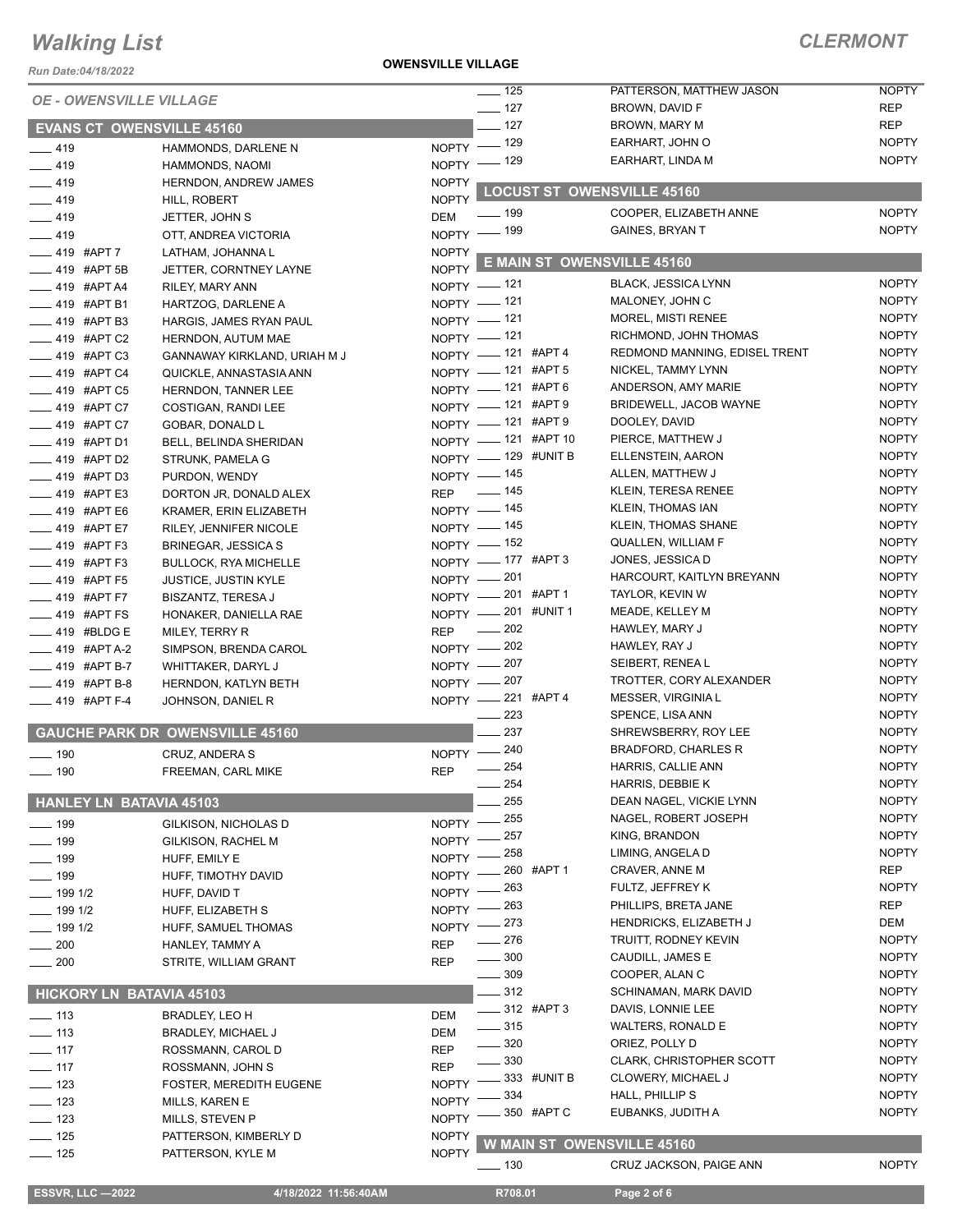*Run Date:04/18/2022*

### **OWENSVILLE VILLAGE**

### *CLERMONT*

| <b>OE - OWENSVILLE VILLAGE</b>    |                               |              | $\frac{1}{2}$ 330         |                             | COOPER, MARY LOUISE                          | <b>NOPTY</b>                 |
|-----------------------------------|-------------------------------|--------------|---------------------------|-----------------------------|----------------------------------------------|------------------------------|
|                                   |                               |              | 336                       |                             | MCEVOY, JOSEPH P                             | <b>NOPTY</b>                 |
| <b>W MAIN ST OWENSVILLE 45160</b> |                               |              | 336                       |                             | <b>MCEVOY, RICHARD P</b>                     | <b>REP</b>                   |
| $\frac{1}{2}$ 130                 | FREEMAN, MICHAEL RYAN         |              | NOPTY -836                |                             | MCEVOY, RICHELL M                            | <b>NOPTY</b>                 |
| $\frac{1}{2}$ 130                 | HORNSBY, MICHELLAN            |              | NOPTY __ 336              |                             | MCEVOY, TAMMY J                              | <b>REP</b>                   |
| $- 175$                           | ALLEN, DANIEL JAMES           |              | NOPTY -860                |                             | <b>WILLIAMS, ALICE ROSE</b>                  | <b>REP</b>                   |
| $- 175$                           | LLOYD, CRAIG N                |              | NOPTY __ 360              |                             | <b>WILLIAMS, GREG A</b>                      | <b>REP</b>                   |
| $- 177$                           | APGAR, ELIJAH WILLIAM         |              | NOPTY __ 360              |                             | WILLIAMS, GREGORY OWEN                       | <b>REP</b>                   |
| $\frac{1}{2}$ 177                 | BRYANT, SHALEE MARYANN        |              | NOPTY -860                |                             | WILLIAMS, LINDA S                            | <b>REP</b>                   |
| $\frac{1}{2}$ 177                 | CARLIER, LACEY JAE            |              | NOPTY __ 371              |                             | BOWLING, MARC CHRISTOPHER                    | <b>NOPTY</b>                 |
| $-177$                            | SAUNDERS, RUTH E              |              | NOPTY -871                |                             | TUNEBURG, MELINDA ALPHIA                     | <b>NOPTY</b>                 |
| $\frac{246}{5}$                   | RAPP, DAWN MARIE              |              | NOPTY __ 371              |                             | TUNEBURG JR, TRAVIS DEWAYNE                  | <b>NOPTY</b>                 |
| $\frac{1}{246}$                   | RAPP, LINDA M                 |              | NOPTY -871                |                             | VANLANDINGHAM, CAROL A                       | <b>NOPTY</b>                 |
| $\frac{1}{246}$                   | RAPP, MICHAEL P               |              | NOPTY __ 371 #APT 2       |                             | <b>WETHINGTON, MARSHA</b>                    | <b>NOPTY</b>                 |
| $\frac{1}{256}$                   | COOPER, CYNTHIA D             | <b>REP</b>   | ____ 371 #APT 3           |                             | BIEBER, ABI LYNN                             | REP                          |
| $\frac{1}{256}$                   | COOPER, LEONARD E             | <b>REP</b>   | $\frac{1}{2}$ 371 #APT 5  |                             | RAIS, MARY ANN                               | <b>NOPTY</b>                 |
| $\frac{1}{263}$                   | ALLEN, STEVEN D               |              | NOPTY __ 371 #APT 5       |                             | STRICKLIN, MATTHEW C                         | <b>NOPTY</b>                 |
| $\frac{1}{263}$                   | CARPENTER, GYPSY KAY LORRAINE |              | NOPTY __ 371 #APT 7       |                             | TILLER, GREGORY D                            | <b>NOPTY</b>                 |
| $\frac{1}{263}$                   | COOK, DONNA JEAN              |              | NOPTY __ 371 #APT 10      |                             | <b>BLANKENSHIP, NANCY SUE</b>                | <b>NOPTY</b>                 |
| $\frac{1}{263}$                   | DAILEY, PEGGY J               |              | NOPTY __ 371 #APT 10      |                             | BOWLING, GRACE ROSEMARY                      | <b>DEM</b>                   |
| $\frac{1}{263}$                   | EARHART, MANDY J              |              | NOPTY __ 371 #APT 12      |                             | SCOTT, ANGELA ELAINE                         | <b>NOPTY</b>                 |
| $\frac{1}{263}$                   | MILLER JR, GUY ROBERT         |              | NOPTY _____ 371 #APT 13   |                             | SHOLLER, JUSTIN EUGENE                       | <b>NOPTY</b>                 |
| $\frac{1}{263}$                   | PENDERGRASS, CANDY KAY        |              | NOPTY __ 371 #APT 16      |                             | BOCSKOR, ANDREA RAE                          | <b>NOPTY</b>                 |
| $\frac{1}{263}$                   | PUCKETT, FRANCES A            |              | NOPTY __ 371 #APT 16      |                             | KIRBY, KAYLEE N                              | <b>NOPTY</b>                 |
| $\frac{1}{263}$                   | RADCLIFF, PEGGY L             |              | NOPTY __ 371 #APT 17      |                             | FRYMAN, DIANNA LYNN                          | REP                          |
| $\frac{1}{263}$                   | WHITAKER, DEBRA J             |              | NOPTY __ 371 #APT 18      |                             | SCHEIDERER, JAMES R                          | <b>NOPTY</b>                 |
| $\frac{1}{263}$ #APT 100          | MYERS, LAURA LEE              |              | NOPTY __ 371 #APT 18      |                             | SCHEIDERER, RAMONA FAY                       | <b>NOPTY</b>                 |
| $\frac{1}{263}$ #APT 104          | STEWART DYER, STEPHANIE SUE   |              | NOPTY __ 371 #APT 19      |                             | BERGFELD, BARBARA J                          | DEM                          |
| 263 #APT 110                      | SCHMIDT, ANGELA               |              | NOPTY __ 371 #APT 20      |                             | MAGGARD, ELIZABETH A                         | <b>NOPTY</b>                 |
| $\frac{1}{263}$ #APT 113          | <b>BAUER, SHELLY A</b>        |              | NOPTY __ 371 #APT 21      |                             | SHELTON, GAYLE S                             | <b>NOPTY</b>                 |
| 263 #APT 118                      | SEYMOUR, ROYAL LEE            |              | NOPTY __ 371 #APT 23      |                             | GOFF, DEBRA S                                | <b>NOPTY</b>                 |
| $\frac{1}{263}$ #APT 123          | PEMBLETON, DOUGLAS W          |              | NOPTY __ 371 #APT 25      |                             | HOUNSHELL, DENNIS JAMES                      | <b>NOPTY</b>                 |
| ____ 263 #APT 200                 | COLLINS, CHARLES V            |              | NOPTY __ 371 #APT 31      |                             | <b>JARVIS, RICK</b>                          | <b>NOPTY</b>                 |
| $\frac{1}{263}$ #APT 201          | HARPER, MICHAEL LYNN          | DEM          | _____ 371 #APT 31         |                             | KAIN, KASEY NICOLE                           | <b>NOPTY</b>                 |
| ____ 263 #APT 202                 | MCMULLEN, JOHN R              |              | NOPTY _____ 371 #APT 32   |                             | HESTER, JOANNE RAE                           | <b>NOPTY</b>                 |
| 263 #APT 205                      | CARPENTER, ROBERT L           |              | NOPTY __ 371 #APT 34      |                             | SEAMAN, BARBARA J                            | <b>NOPTY</b>                 |
| $\frac{1}{263}$ #APT 212          | HAWK, SHEILA J                |              | NOPTY __ 371 #APT 37      |                             | ANTE, RYAN PHILLIP                           | DEM                          |
| $\frac{1}{263}$ #APT 214          |                               |              | NOPTY __ 371 #APT 37      |                             | SAECHAO, MEUY C                              | DEM                          |
|                                   | JONES, WESLEY A               |              | NOPTY __ 371 #APT 38      |                             | COOPER, BETTY REBECCA                        | <b>NOPTY</b>                 |
| $\frac{1}{263}$ #APT 218          | ROSEBERRY, ANITA S            |              | $\frac{1}{2}$ 371 #APT 38 |                             | RATLIFF, HOLLY LYNN                          | <b>NOPTY</b>                 |
| $\frac{1}{263}$ #APT 219          | HENDRIGSMAN, DONALD C         | <b>REP</b>   |                           |                             |                                              |                              |
| 263 #APT 222                      | WEAVER, RHONDA G              |              | NOPTY __ 371 #APT 39      |                             | BLEVINS, BRIAN JAMES<br>LEWIS, TAMMIE TAYLOR | <b>NOPTY</b><br><b>NOPTY</b> |
| 263 #APT 226                      | SCHMITT, JAMES G              |              | NOPTY __ 371 #APT 41      |                             |                                              |                              |
| 263 #APT 228                      | HUGHES, BARBARA A             |              | NOPTY __ 371 #APT 44      |                             | FREY, WILLIAM M                              | <b>NOPTY</b>                 |
| _ 263 #APT 305                    | HELBING, REBECCA GAIL         |              | NOPTY __ 371 #APT 45      |                             | BEHYMER, CLAUDIA SUE                         | <b>NOPTY</b>                 |
| $\frac{1}{263}$ #APT 306          | BELEW, JUDY ANN               |              | NOPTY __ 371 #UNIT 6      |                             | ELL, SUSAN NANCY                             | <b>NOPTY</b>                 |
| 263 #APT 309                      | MOZENA, EMMA J                |              | NOPTY __ 371 #APT. 27     |                             | TUNEBURG, TIERRA SPRING                      | <b>NOPTY</b>                 |
| $\frac{1}{263}$ #APT 311          | SOWERS, MELISSA ANN           |              |                           | NOPTY _____ 371 #APT APT 43 | LAWRENCE, CHARLES W                          | <b>NOPTY</b>                 |
| $\frac{1}{263}$ #APT 315          | BILL, MARY ANN                | <b>NOPTY</b> |                           |                             | <b>MAPLEWOOD DR BATAVIA 45103</b>            |                              |
| 263 #APT 317                      | <b>GRAY, DEBORAH M</b>        | <b>NOPTY</b> |                           |                             |                                              |                              |
| 263 #APT 319                      | MAHAN, NINA J                 | <b>REP</b>   | $-111$                    |                             | <b>JACKSON, DORIS J</b>                      | <b>NOPTY</b>                 |
| 263 #APT 325                      | HOLDEN, JOHN OWEN             | DEM          | $\frac{1}{2}$ 111         |                             | JACKSON, VERNON L                            | <b>NOPTY</b>                 |
| $\frac{1}{263}$ #APT 326          | LUNCH, KATHY LYNN             |              | NOPTY __ 112              |                             | FREDERICK, LAURA JEAN                        | <b>NOPTY</b>                 |
| $\frac{1}{263}$ #APT. 225         | RUTLEDGE, WILLIAM A           | REP          | $\frac{1}{2}$ 112         |                             | RICHMOND, KEVIN MICHAEL                      | <b>NOPTY</b>                 |
| $\frac{1}{263}$ #APT. 321         | DOBSON, NORITA M              |              | NOPTY __ 113              |                             | BACK, P BRYAN                                | <b>NOPTY</b>                 |
| $-268$                            | DUNN, LISA M                  |              | NOPTY __ 117              |                             | LINDSLEY, DAVID B                            | <b>NOPTY</b>                 |
| $-274$                            | NEAL, MADISON GAIL LYNN       |              | NOPTY __ 117              |                             | LINDSLEY, ELIZABETH GRACE JANE               | <b>NOPTY</b>                 |
| $\frac{1}{288}$                   | NORTON, VINCENT G             |              | NOPTY __ 117              |                             | LINDSLEY, JILL M                             | <b>NOPTY</b>                 |
| $\frac{1}{288}$                   | WADDLE JR, JAMES FRANKLIN     |              | NOPTY __ 117              |                             | LINDSLEY, SAMUEL PATRICK                     | <b>NOPTY</b>                 |
| $-288$                            | WADDLE, SHERRY L              |              | NOPTY __ 120              |                             | ANGELINE, ANDREW M                           | <b>NOPTY</b>                 |
| $\frac{1}{2}$ 295                 | FETTER, MARTHA E              |              | NOPTY __ 120              |                             | LONG, CHRISTOPHER WAYNE                      | <b>NOPTY</b>                 |
| $\frac{1}{2}$ 302                 | BAKER, DONALD W               |              | NOPTY __ 120              |                             | SLONE, ASHLEY NICOLE                         | <b>NOPTY</b>                 |
| $\frac{1}{2}$ 314                 | PENNINGTON, ANDREW K          |              | NOPTY __ 121              |                             | <b>BREWER, BRIAN CHRISTOPHER</b>             | <b>NOPTY</b>                 |
| $- 314$                           | SPENCER, KAITLYN MARIE        |              | NOPTY __ 121              |                             | BREWER, NICOLE P                             | <b>NOPTY</b>                 |
| <b>ESSVR, LLC -2022</b>           |                               |              |                           |                             |                                              |                              |
|                                   | 4/18/2022 11:56:40AM          |              | R708.01                   |                             | Page 3 of 6                                  |                              |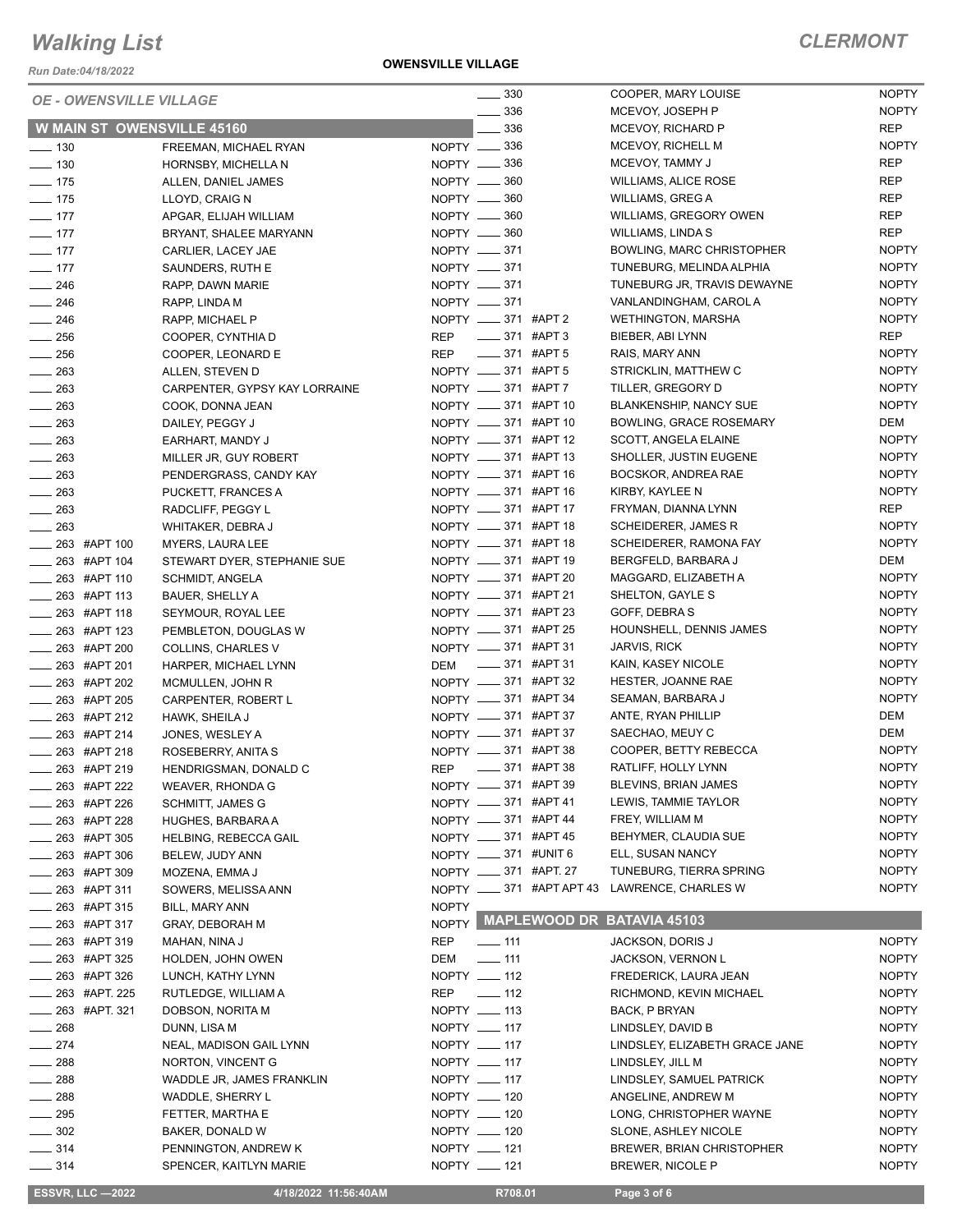*Run Date:04/18/2022*

**OWENSVILLE VILLAGE**

### *CLERMONT*

| <b>OE - OWENSVILLE VILLAGE</b><br><b>NOPTY</b><br>$\frac{1}{15}$<br>NEALAN, MISTY MARIE ANN<br>$\frac{1}{15}$<br><b>NOPTY</b><br>NEALAN, ROBERT ELIJAH<br>MAPLEWOOD DR BATAVIA 45103<br><b>NOPTY</b><br>NOPTY - 120<br>HOLBERT, DANIEL WAYNE<br>$\frac{1}{2}$ 124<br>DALE, ELIZABETH M<br><b>NOPTY</b><br>HOLBERT SR, TIMOTHY ARTHUR<br>$NOPTY$ - 120<br>$- 125$<br>YORK, SHARON I<br><b>NOPTY</b><br>NOPTY - 120<br>NEELEY, MEGAN E<br>$- 129$<br>PRIVETT, DAVID BRADLEY<br><b>NOPTY</b><br>NOPTY - 120<br>PETREY, JEFFREY HARRIS<br>$\frac{1}{2}$ 132<br><b>GREGORY, RONALD</b><br><b>NOPTY</b><br>$\frac{1}{2}$ 121<br>DOLLENMEYER, KYLIE LYNN<br><b>REP</b><br>$\frac{1}{2}$ 132<br>STANFORD, SANDRA M<br><b>NOPTY</b><br>NOPTY - 121<br>DOLLENMEYER, WILLIAM R<br>$\frac{1}{2}$ 133<br><b>HESLER, BRANDEN JAMES</b><br><b>REP</b><br>$- 124$<br>MCINTOSH SR, DAVID W<br>$\frac{1}{2}$ 136<br><b>DEM</b><br>COX, DOROTHY L<br>$\frac{1}{2}$ 124<br>DEM<br>MCINTOSH, DOROTHY P<br>$\frac{1}{2}$ 137<br><b>DEM</b><br>SNYDER, ELIZABETH L<br>$\frac{1}{2}$ 125<br><b>NOPTY</b><br>RICHARDSON, NICOLE MICHELLE<br><b>REP</b><br>$\frac{1}{2}$ 137<br>STEFFEN, CHAD B<br>$\frac{1}{2}$ 127<br><b>NOPTY</b><br>RAPP, CATHERINE M<br>$\equiv$ 128<br><b>NOPTY</b><br>NOLAND, JESSICA ANN<br>PLUM ST OWENSVILLE 45160<br><b>NOPTY</b><br>NOPTY - 128<br>NOLAND, JOSHUA DAVID<br>$\frac{1}{247}$<br>SCHMID JR, HERMAN J<br><b>REP</b><br>NOPTY - 134<br>ROSS KUTTLER, ADELIA M<br>$\frac{247}{2}$<br>SCHMID, MARY C<br><b>NOPTY</b><br>NOPTY - 138<br>DUNN, FREDERICK CHESTER<br>$\frac{1}{266}$<br>YOUNG, CALVIN R<br><b>NOPTY</b><br>MORGAN, CONNIE SUE<br>_ 138<br><b>REP</b><br>$-269$<br>SMITH, MARIE B<br><b>NOPTY</b><br>NOPTY - 138<br>MORGAN, GREGORY A<br>$-275$<br>RODRIGUEZ, SUSAN MARY<br><b>REP</b><br>_ 139<br>KINCAID, FRANCES CATHERINE<br>NOPTY <sup>-</sup><br>$\frac{1}{275}$<br>RODRIQUEZ, CARLOS RAPHAEL<br><b>REP</b><br>- 139<br>KINCAID, RICK L<br>$N$ OPTY -<br>$-276$<br>SPEER, DANIEL ALLEN<br><b>NOPTY</b><br>NOPTY - 140<br>BORGARDING, AMBER M<br>$-276$<br>SPEER, JUDITH ELLEN<br><b>NOPTY</b><br>SIMPSON, LEVI STEPHEN<br>__ 141<br><b>REP</b><br>$\frac{1}{287}$<br>MURPHY, JILL DEBRA<br><b>REP</b><br>NOPTY - 145<br><b>BAILEY, CHARLES</b><br>$\frac{1}{287}$<br>MURPHY, KARA C<br><b>REP</b><br>$\frac{1}{1}$ 145<br><b>BAILEY, GRACE E</b><br><b>REP</b><br>$\frac{1}{287}$<br>MURPHY, LARRY W<br>$\frac{1}{2}$ 150<br><b>NOPTY</b><br>MAFFEY JR, WILLIAM R<br><b>REP</b><br>$\frac{1}{287}$<br>MURPHY, TAYLOR W<br>NOPTY - 151<br><b>REP</b><br><b>BAILEY, CARRI ANNE</b><br>$\frac{1}{288}$<br>MIDGLEY, JO ANN<br><b>REP</b><br><b>BAILEY, JOSEPH M</b><br>NOPTY - 151<br>$-288$<br>MIDGLEY JR, WALTER J<br><b>NOPTY</b><br>200<br>ASHBROOK, CAMERON DOUGLAS<br>$NOPTY$ ––<br>$\frac{1}{288}$<br>MOUNT III, CHRISTIAN KEENER<br><b>NOPTY</b><br>200<br>ASHBROOK, MARK D<br><b>REP</b><br>$\frac{1}{2}$ 310<br>MILLER, DARA LYNN<br>DEM<br>$=200$<br>GAYHART, CAROL SUE<br><b>REP</b><br>$- 310$<br>MILLER, RICHARD JOHN<br>201<br><b>NOPTY</b><br>ROSSELOT, SARAH J<br>NOPTY <sup>-</sup><br>$\frac{1}{2}$ 310<br><b>TEARCY, SETH AARON</b><br><b>NOPTY</b><br>203<br><b>BURROUGHS, LEE SCOTT</b><br><b>NOPTY</b><br>$\frac{1}{2}$ 311<br>KEIRNS JR, JAMES EDWARD<br><b>NOPTY</b><br>203<br><b>BURROUGHS, PENNY L</b><br><b>NOPTY</b><br>$\frac{1}{2}$ 311<br>KEIRNS, SARAH DIANE<br><b>NOPTY</b><br>205<br>VICE, DANIEL J<br>$\frac{1}{2}$ 313<br>DEM<br>HUBLER, INEZ M<br><b>NOPTY</b><br>208<br>FRANK, KATHLEEN NICOLE<br><b>NOPTY</b><br>$\frac{1}{2}$ 314<br>ZADEK, FRED A<br><b>NOPTY</b><br>208<br>FRANK, NICHOLAS WAYNE<br><b>NOPTY</b><br>$\frac{1}{2}$ 315<br>WATERFIELD, HOLLY J<br><b>NOPTY</b><br>208<br>FRANK, TRACY MILLARD<br><b>NOPTY</b><br>$\frac{1}{2}$ 317<br><b>WILLIAMS, BRYAN R</b><br>209<br>WENNINGER, JEREMY EDWARD<br><b>NOPTY</b><br><b>NOPTY</b><br>$\frac{1}{2}$ 317<br><b>WILLIAMS, SARA</b><br><b>NOPTY</b><br>209<br>WENNINGER, MELISSA DAWN<br>$NOPTY =$<br>$\frac{1}{2}$ 319<br>SOUTHERLAND, RYAN NICHOLE<br>213<br><b>NOPTY</b><br>HUMBERT, ETHEN ROBERT<br>213<br><b>NOPTY</b><br>HUMBERT, JORDAN NICOLE<br><b>SHORT ST OWENSVILLE 45160</b><br>216<br><b>NOPTY</b><br>SNIDER, CARL J<br><b>NOPTY</b><br>$- 102$<br>YEAGER, ALICE<br>223<br><b>NOPTY</b><br><b>BARBER, SEAN G</b><br>109<br><b>NOPTY</b><br>ANSPACH, ZACHRY H<br>223<br><b>NOPTY</b><br>SEWARD, WILLIAM A<br>$-115$<br><b>NOPTY</b><br>DOWNS, JAMIE GENELLE<br>229<br>KINCAID, DONNA FAYE<br>DEM<br><b>NOPTY</b><br>$-120$<br>GAUL, HELEN C<br>229<br><b>DEM</b><br>KINCAID, MISTY A<br>$\equiv$ 123<br><b>NOPTY</b><br>YEAGER, WILLIAM F<br>229<br>DEM<br>KINCAID, NORMA J<br>$-202$<br><b>NOPTY</b><br>YEAGER, JAMES E<br><b>REP</b><br>248<br>ANSTEATT, JUDITH A<br><b>NOPTY</b><br>208<br><b>RENNER, JOSEPH TRAVIS</b><br><b>REP</b><br>248<br>ANSTEATT, THOMAS L<br>208<br><b>NOPTY</b><br>RENNER, JULIANN HERRON<br><b>REP</b><br>248<br>RYAN, ROBERT E<br>$-210$<br><b>NOPTY</b><br>HERRON, THERESA L<br>248<br><b>NOPTY</b><br>RYAN, SAMANTHA NICOLE<br><b>NOPTY</b><br>$-218$<br>HACKER, QUENTIN LUKE<br>248<br><b>REP</b><br>RYAN, STEPHANIE A<br><b>NOPTY</b><br>$-218$<br>KRIEG, LORRAINE M<br>$\sim$ 224<br><b>NOPTY</b><br>HURDLE, HANNAH A<br>STATE ROUTE 132 OWENSVILLE 45160<br><b>REP</b><br>$=255$<br>SHEPPARD, MABLE A<br><b>NOPTY</b><br>4690<br>SMITH, JOHN HERMAN<br>ST LOUIS DR OWENSVILLE 45160<br>STATE ROUTE 276 BATAVIA 45103<br><b>NOPTY</b><br>_ 112 #APT 1<br>HOUSE, TYLER WAYNE<br>5096<br><b>NOPTY</b><br>ANSTEATT, DYLAN PATRICK DUNN<br><b>NOPTY</b><br>$-$ 112 #APT 1<br><b>MOSS, KATELIN ROSE</b><br>5096<br><b>NOPTY</b><br>ANSTEATT, T M<br>$\equiv$ 113<br><b>NOPTY</b><br><b>BASFORD, ALICIA RENEA</b><br>5096<br>ANSTEATT, ZACHARY MICHAEL<br><b>NOPTY</b><br><b>NOPTY</b><br>$- 113$<br><b>BASFORD, BRENDAN MARC</b><br><b>REP</b><br>$\frac{1}{2}$ 113<br><b>BAUER, GEORGE FRED</b><br><b>WALNUT ST OWENSVILLE 45160</b><br><b>ESSVR, LLC -2022</b><br>4/18/2022 11:56:40AM<br>R708.01<br>Page 4 of 6 |  | $\overline{\phantom{0}}$ 113 | <b>BAUER, MILDRED MARLENE</b> | <b>REP</b> |
|----------------------------------------------------------------------------------------------------------------------------------------------------------------------------------------------------------------------------------------------------------------------------------------------------------------------------------------------------------------------------------------------------------------------------------------------------------------------------------------------------------------------------------------------------------------------------------------------------------------------------------------------------------------------------------------------------------------------------------------------------------------------------------------------------------------------------------------------------------------------------------------------------------------------------------------------------------------------------------------------------------------------------------------------------------------------------------------------------------------------------------------------------------------------------------------------------------------------------------------------------------------------------------------------------------------------------------------------------------------------------------------------------------------------------------------------------------------------------------------------------------------------------------------------------------------------------------------------------------------------------------------------------------------------------------------------------------------------------------------------------------------------------------------------------------------------------------------------------------------------------------------------------------------------------------------------------------------------------------------------------------------------------------------------------------------------------------------------------------------------------------------------------------------------------------------------------------------------------------------------------------------------------------------------------------------------------------------------------------------------------------------------------------------------------------------------------------------------------------------------------------------------------------------------------------------------------------------------------------------------------------------------------------------------------------------------------------------------------------------------------------------------------------------------------------------------------------------------------------------------------------------------------------------------------------------------------------------------------------------------------------------------------------------------------------------------------------------------------------------------------------------------------------------------------------------------------------------------------------------------------------------------------------------------------------------------------------------------------------------------------------------------------------------------------------------------------------------------------------------------------------------------------------------------------------------------------------------------------------------------------------------------------------------------------------------------------------------------------------------------------------------------------------------------------------------------------------------------------------------------------------------------------------------------------------------------------------------------------------------------------------------------------------------------------------------------------------------------------------------------------------------------------------------------------------------------------------------------------------------------------------------------------------------------------------------------------------------------------------------------------------------------------------------------------------------------------------------------------------------------------------------------------------------------------------------------------------------------------------------------------------------------------------------------------------------------------------------------------------------------------------------------------------------------------------------------------------------------------------------------------------------------------------------------------------------------------------------------------------------------------------------------------------------------------------------------------------------------------------------------------------------------------------------------------------------------------------------------------------------------------------------------------------------------------------------------------------------------------------------------------------------------------------------------------------------------------------------------------------------------------------------------------------------------------------------------------------------------------------------------------------------------------------------------------------------------------------------------------------------------------------------------------------------------------------------------------------------------------------------------------------------------------------------------------------------------------------------------------------------------------------------------------------------------------------------------------------------------|--|------------------------------|-------------------------------|------------|
|                                                                                                                                                                                                                                                                                                                                                                                                                                                                                                                                                                                                                                                                                                                                                                                                                                                                                                                                                                                                                                                                                                                                                                                                                                                                                                                                                                                                                                                                                                                                                                                                                                                                                                                                                                                                                                                                                                                                                                                                                                                                                                                                                                                                                                                                                                                                                                                                                                                                                                                                                                                                                                                                                                                                                                                                                                                                                                                                                                                                                                                                                                                                                                                                                                                                                                                                                                                                                                                                                                                                                                                                                                                                                                                                                                                                                                                                                                                                                                                                                                                                                                                                                                                                                                                                                                                                                                                                                                                                                                                                                                                                                                                                                                                                                                                                                                                                                                                                                                                                                                                                                                                                                                                                                                                                                                                                                                                                                                                                                                                                                                                                                                                                                                                                                                                                                                                                                                                                                                                                                                                                                              |  |                              |                               |            |
|                                                                                                                                                                                                                                                                                                                                                                                                                                                                                                                                                                                                                                                                                                                                                                                                                                                                                                                                                                                                                                                                                                                                                                                                                                                                                                                                                                                                                                                                                                                                                                                                                                                                                                                                                                                                                                                                                                                                                                                                                                                                                                                                                                                                                                                                                                                                                                                                                                                                                                                                                                                                                                                                                                                                                                                                                                                                                                                                                                                                                                                                                                                                                                                                                                                                                                                                                                                                                                                                                                                                                                                                                                                                                                                                                                                                                                                                                                                                                                                                                                                                                                                                                                                                                                                                                                                                                                                                                                                                                                                                                                                                                                                                                                                                                                                                                                                                                                                                                                                                                                                                                                                                                                                                                                                                                                                                                                                                                                                                                                                                                                                                                                                                                                                                                                                                                                                                                                                                                                                                                                                                                              |  |                              |                               |            |
|                                                                                                                                                                                                                                                                                                                                                                                                                                                                                                                                                                                                                                                                                                                                                                                                                                                                                                                                                                                                                                                                                                                                                                                                                                                                                                                                                                                                                                                                                                                                                                                                                                                                                                                                                                                                                                                                                                                                                                                                                                                                                                                                                                                                                                                                                                                                                                                                                                                                                                                                                                                                                                                                                                                                                                                                                                                                                                                                                                                                                                                                                                                                                                                                                                                                                                                                                                                                                                                                                                                                                                                                                                                                                                                                                                                                                                                                                                                                                                                                                                                                                                                                                                                                                                                                                                                                                                                                                                                                                                                                                                                                                                                                                                                                                                                                                                                                                                                                                                                                                                                                                                                                                                                                                                                                                                                                                                                                                                                                                                                                                                                                                                                                                                                                                                                                                                                                                                                                                                                                                                                                                              |  |                              |                               |            |
|                                                                                                                                                                                                                                                                                                                                                                                                                                                                                                                                                                                                                                                                                                                                                                                                                                                                                                                                                                                                                                                                                                                                                                                                                                                                                                                                                                                                                                                                                                                                                                                                                                                                                                                                                                                                                                                                                                                                                                                                                                                                                                                                                                                                                                                                                                                                                                                                                                                                                                                                                                                                                                                                                                                                                                                                                                                                                                                                                                                                                                                                                                                                                                                                                                                                                                                                                                                                                                                                                                                                                                                                                                                                                                                                                                                                                                                                                                                                                                                                                                                                                                                                                                                                                                                                                                                                                                                                                                                                                                                                                                                                                                                                                                                                                                                                                                                                                                                                                                                                                                                                                                                                                                                                                                                                                                                                                                                                                                                                                                                                                                                                                                                                                                                                                                                                                                                                                                                                                                                                                                                                                              |  |                              |                               |            |
|                                                                                                                                                                                                                                                                                                                                                                                                                                                                                                                                                                                                                                                                                                                                                                                                                                                                                                                                                                                                                                                                                                                                                                                                                                                                                                                                                                                                                                                                                                                                                                                                                                                                                                                                                                                                                                                                                                                                                                                                                                                                                                                                                                                                                                                                                                                                                                                                                                                                                                                                                                                                                                                                                                                                                                                                                                                                                                                                                                                                                                                                                                                                                                                                                                                                                                                                                                                                                                                                                                                                                                                                                                                                                                                                                                                                                                                                                                                                                                                                                                                                                                                                                                                                                                                                                                                                                                                                                                                                                                                                                                                                                                                                                                                                                                                                                                                                                                                                                                                                                                                                                                                                                                                                                                                                                                                                                                                                                                                                                                                                                                                                                                                                                                                                                                                                                                                                                                                                                                                                                                                                                              |  |                              |                               |            |
|                                                                                                                                                                                                                                                                                                                                                                                                                                                                                                                                                                                                                                                                                                                                                                                                                                                                                                                                                                                                                                                                                                                                                                                                                                                                                                                                                                                                                                                                                                                                                                                                                                                                                                                                                                                                                                                                                                                                                                                                                                                                                                                                                                                                                                                                                                                                                                                                                                                                                                                                                                                                                                                                                                                                                                                                                                                                                                                                                                                                                                                                                                                                                                                                                                                                                                                                                                                                                                                                                                                                                                                                                                                                                                                                                                                                                                                                                                                                                                                                                                                                                                                                                                                                                                                                                                                                                                                                                                                                                                                                                                                                                                                                                                                                                                                                                                                                                                                                                                                                                                                                                                                                                                                                                                                                                                                                                                                                                                                                                                                                                                                                                                                                                                                                                                                                                                                                                                                                                                                                                                                                                              |  |                              |                               |            |
|                                                                                                                                                                                                                                                                                                                                                                                                                                                                                                                                                                                                                                                                                                                                                                                                                                                                                                                                                                                                                                                                                                                                                                                                                                                                                                                                                                                                                                                                                                                                                                                                                                                                                                                                                                                                                                                                                                                                                                                                                                                                                                                                                                                                                                                                                                                                                                                                                                                                                                                                                                                                                                                                                                                                                                                                                                                                                                                                                                                                                                                                                                                                                                                                                                                                                                                                                                                                                                                                                                                                                                                                                                                                                                                                                                                                                                                                                                                                                                                                                                                                                                                                                                                                                                                                                                                                                                                                                                                                                                                                                                                                                                                                                                                                                                                                                                                                                                                                                                                                                                                                                                                                                                                                                                                                                                                                                                                                                                                                                                                                                                                                                                                                                                                                                                                                                                                                                                                                                                                                                                                                                              |  |                              |                               |            |
|                                                                                                                                                                                                                                                                                                                                                                                                                                                                                                                                                                                                                                                                                                                                                                                                                                                                                                                                                                                                                                                                                                                                                                                                                                                                                                                                                                                                                                                                                                                                                                                                                                                                                                                                                                                                                                                                                                                                                                                                                                                                                                                                                                                                                                                                                                                                                                                                                                                                                                                                                                                                                                                                                                                                                                                                                                                                                                                                                                                                                                                                                                                                                                                                                                                                                                                                                                                                                                                                                                                                                                                                                                                                                                                                                                                                                                                                                                                                                                                                                                                                                                                                                                                                                                                                                                                                                                                                                                                                                                                                                                                                                                                                                                                                                                                                                                                                                                                                                                                                                                                                                                                                                                                                                                                                                                                                                                                                                                                                                                                                                                                                                                                                                                                                                                                                                                                                                                                                                                                                                                                                                              |  |                              |                               |            |
|                                                                                                                                                                                                                                                                                                                                                                                                                                                                                                                                                                                                                                                                                                                                                                                                                                                                                                                                                                                                                                                                                                                                                                                                                                                                                                                                                                                                                                                                                                                                                                                                                                                                                                                                                                                                                                                                                                                                                                                                                                                                                                                                                                                                                                                                                                                                                                                                                                                                                                                                                                                                                                                                                                                                                                                                                                                                                                                                                                                                                                                                                                                                                                                                                                                                                                                                                                                                                                                                                                                                                                                                                                                                                                                                                                                                                                                                                                                                                                                                                                                                                                                                                                                                                                                                                                                                                                                                                                                                                                                                                                                                                                                                                                                                                                                                                                                                                                                                                                                                                                                                                                                                                                                                                                                                                                                                                                                                                                                                                                                                                                                                                                                                                                                                                                                                                                                                                                                                                                                                                                                                                              |  |                              |                               |            |
|                                                                                                                                                                                                                                                                                                                                                                                                                                                                                                                                                                                                                                                                                                                                                                                                                                                                                                                                                                                                                                                                                                                                                                                                                                                                                                                                                                                                                                                                                                                                                                                                                                                                                                                                                                                                                                                                                                                                                                                                                                                                                                                                                                                                                                                                                                                                                                                                                                                                                                                                                                                                                                                                                                                                                                                                                                                                                                                                                                                                                                                                                                                                                                                                                                                                                                                                                                                                                                                                                                                                                                                                                                                                                                                                                                                                                                                                                                                                                                                                                                                                                                                                                                                                                                                                                                                                                                                                                                                                                                                                                                                                                                                                                                                                                                                                                                                                                                                                                                                                                                                                                                                                                                                                                                                                                                                                                                                                                                                                                                                                                                                                                                                                                                                                                                                                                                                                                                                                                                                                                                                                                              |  |                              |                               |            |
|                                                                                                                                                                                                                                                                                                                                                                                                                                                                                                                                                                                                                                                                                                                                                                                                                                                                                                                                                                                                                                                                                                                                                                                                                                                                                                                                                                                                                                                                                                                                                                                                                                                                                                                                                                                                                                                                                                                                                                                                                                                                                                                                                                                                                                                                                                                                                                                                                                                                                                                                                                                                                                                                                                                                                                                                                                                                                                                                                                                                                                                                                                                                                                                                                                                                                                                                                                                                                                                                                                                                                                                                                                                                                                                                                                                                                                                                                                                                                                                                                                                                                                                                                                                                                                                                                                                                                                                                                                                                                                                                                                                                                                                                                                                                                                                                                                                                                                                                                                                                                                                                                                                                                                                                                                                                                                                                                                                                                                                                                                                                                                                                                                                                                                                                                                                                                                                                                                                                                                                                                                                                                              |  |                              |                               |            |
|                                                                                                                                                                                                                                                                                                                                                                                                                                                                                                                                                                                                                                                                                                                                                                                                                                                                                                                                                                                                                                                                                                                                                                                                                                                                                                                                                                                                                                                                                                                                                                                                                                                                                                                                                                                                                                                                                                                                                                                                                                                                                                                                                                                                                                                                                                                                                                                                                                                                                                                                                                                                                                                                                                                                                                                                                                                                                                                                                                                                                                                                                                                                                                                                                                                                                                                                                                                                                                                                                                                                                                                                                                                                                                                                                                                                                                                                                                                                                                                                                                                                                                                                                                                                                                                                                                                                                                                                                                                                                                                                                                                                                                                                                                                                                                                                                                                                                                                                                                                                                                                                                                                                                                                                                                                                                                                                                                                                                                                                                                                                                                                                                                                                                                                                                                                                                                                                                                                                                                                                                                                                                              |  |                              |                               |            |
|                                                                                                                                                                                                                                                                                                                                                                                                                                                                                                                                                                                                                                                                                                                                                                                                                                                                                                                                                                                                                                                                                                                                                                                                                                                                                                                                                                                                                                                                                                                                                                                                                                                                                                                                                                                                                                                                                                                                                                                                                                                                                                                                                                                                                                                                                                                                                                                                                                                                                                                                                                                                                                                                                                                                                                                                                                                                                                                                                                                                                                                                                                                                                                                                                                                                                                                                                                                                                                                                                                                                                                                                                                                                                                                                                                                                                                                                                                                                                                                                                                                                                                                                                                                                                                                                                                                                                                                                                                                                                                                                                                                                                                                                                                                                                                                                                                                                                                                                                                                                                                                                                                                                                                                                                                                                                                                                                                                                                                                                                                                                                                                                                                                                                                                                                                                                                                                                                                                                                                                                                                                                                              |  |                              |                               |            |
|                                                                                                                                                                                                                                                                                                                                                                                                                                                                                                                                                                                                                                                                                                                                                                                                                                                                                                                                                                                                                                                                                                                                                                                                                                                                                                                                                                                                                                                                                                                                                                                                                                                                                                                                                                                                                                                                                                                                                                                                                                                                                                                                                                                                                                                                                                                                                                                                                                                                                                                                                                                                                                                                                                                                                                                                                                                                                                                                                                                                                                                                                                                                                                                                                                                                                                                                                                                                                                                                                                                                                                                                                                                                                                                                                                                                                                                                                                                                                                                                                                                                                                                                                                                                                                                                                                                                                                                                                                                                                                                                                                                                                                                                                                                                                                                                                                                                                                                                                                                                                                                                                                                                                                                                                                                                                                                                                                                                                                                                                                                                                                                                                                                                                                                                                                                                                                                                                                                                                                                                                                                                                              |  |                              |                               |            |
|                                                                                                                                                                                                                                                                                                                                                                                                                                                                                                                                                                                                                                                                                                                                                                                                                                                                                                                                                                                                                                                                                                                                                                                                                                                                                                                                                                                                                                                                                                                                                                                                                                                                                                                                                                                                                                                                                                                                                                                                                                                                                                                                                                                                                                                                                                                                                                                                                                                                                                                                                                                                                                                                                                                                                                                                                                                                                                                                                                                                                                                                                                                                                                                                                                                                                                                                                                                                                                                                                                                                                                                                                                                                                                                                                                                                                                                                                                                                                                                                                                                                                                                                                                                                                                                                                                                                                                                                                                                                                                                                                                                                                                                                                                                                                                                                                                                                                                                                                                                                                                                                                                                                                                                                                                                                                                                                                                                                                                                                                                                                                                                                                                                                                                                                                                                                                                                                                                                                                                                                                                                                                              |  |                              |                               |            |
|                                                                                                                                                                                                                                                                                                                                                                                                                                                                                                                                                                                                                                                                                                                                                                                                                                                                                                                                                                                                                                                                                                                                                                                                                                                                                                                                                                                                                                                                                                                                                                                                                                                                                                                                                                                                                                                                                                                                                                                                                                                                                                                                                                                                                                                                                                                                                                                                                                                                                                                                                                                                                                                                                                                                                                                                                                                                                                                                                                                                                                                                                                                                                                                                                                                                                                                                                                                                                                                                                                                                                                                                                                                                                                                                                                                                                                                                                                                                                                                                                                                                                                                                                                                                                                                                                                                                                                                                                                                                                                                                                                                                                                                                                                                                                                                                                                                                                                                                                                                                                                                                                                                                                                                                                                                                                                                                                                                                                                                                                                                                                                                                                                                                                                                                                                                                                                                                                                                                                                                                                                                                                              |  |                              |                               |            |
|                                                                                                                                                                                                                                                                                                                                                                                                                                                                                                                                                                                                                                                                                                                                                                                                                                                                                                                                                                                                                                                                                                                                                                                                                                                                                                                                                                                                                                                                                                                                                                                                                                                                                                                                                                                                                                                                                                                                                                                                                                                                                                                                                                                                                                                                                                                                                                                                                                                                                                                                                                                                                                                                                                                                                                                                                                                                                                                                                                                                                                                                                                                                                                                                                                                                                                                                                                                                                                                                                                                                                                                                                                                                                                                                                                                                                                                                                                                                                                                                                                                                                                                                                                                                                                                                                                                                                                                                                                                                                                                                                                                                                                                                                                                                                                                                                                                                                                                                                                                                                                                                                                                                                                                                                                                                                                                                                                                                                                                                                                                                                                                                                                                                                                                                                                                                                                                                                                                                                                                                                                                                                              |  |                              |                               |            |
|                                                                                                                                                                                                                                                                                                                                                                                                                                                                                                                                                                                                                                                                                                                                                                                                                                                                                                                                                                                                                                                                                                                                                                                                                                                                                                                                                                                                                                                                                                                                                                                                                                                                                                                                                                                                                                                                                                                                                                                                                                                                                                                                                                                                                                                                                                                                                                                                                                                                                                                                                                                                                                                                                                                                                                                                                                                                                                                                                                                                                                                                                                                                                                                                                                                                                                                                                                                                                                                                                                                                                                                                                                                                                                                                                                                                                                                                                                                                                                                                                                                                                                                                                                                                                                                                                                                                                                                                                                                                                                                                                                                                                                                                                                                                                                                                                                                                                                                                                                                                                                                                                                                                                                                                                                                                                                                                                                                                                                                                                                                                                                                                                                                                                                                                                                                                                                                                                                                                                                                                                                                                                              |  |                              |                               |            |
|                                                                                                                                                                                                                                                                                                                                                                                                                                                                                                                                                                                                                                                                                                                                                                                                                                                                                                                                                                                                                                                                                                                                                                                                                                                                                                                                                                                                                                                                                                                                                                                                                                                                                                                                                                                                                                                                                                                                                                                                                                                                                                                                                                                                                                                                                                                                                                                                                                                                                                                                                                                                                                                                                                                                                                                                                                                                                                                                                                                                                                                                                                                                                                                                                                                                                                                                                                                                                                                                                                                                                                                                                                                                                                                                                                                                                                                                                                                                                                                                                                                                                                                                                                                                                                                                                                                                                                                                                                                                                                                                                                                                                                                                                                                                                                                                                                                                                                                                                                                                                                                                                                                                                                                                                                                                                                                                                                                                                                                                                                                                                                                                                                                                                                                                                                                                                                                                                                                                                                                                                                                                                              |  |                              |                               |            |
|                                                                                                                                                                                                                                                                                                                                                                                                                                                                                                                                                                                                                                                                                                                                                                                                                                                                                                                                                                                                                                                                                                                                                                                                                                                                                                                                                                                                                                                                                                                                                                                                                                                                                                                                                                                                                                                                                                                                                                                                                                                                                                                                                                                                                                                                                                                                                                                                                                                                                                                                                                                                                                                                                                                                                                                                                                                                                                                                                                                                                                                                                                                                                                                                                                                                                                                                                                                                                                                                                                                                                                                                                                                                                                                                                                                                                                                                                                                                                                                                                                                                                                                                                                                                                                                                                                                                                                                                                                                                                                                                                                                                                                                                                                                                                                                                                                                                                                                                                                                                                                                                                                                                                                                                                                                                                                                                                                                                                                                                                                                                                                                                                                                                                                                                                                                                                                                                                                                                                                                                                                                                                              |  |                              |                               |            |
|                                                                                                                                                                                                                                                                                                                                                                                                                                                                                                                                                                                                                                                                                                                                                                                                                                                                                                                                                                                                                                                                                                                                                                                                                                                                                                                                                                                                                                                                                                                                                                                                                                                                                                                                                                                                                                                                                                                                                                                                                                                                                                                                                                                                                                                                                                                                                                                                                                                                                                                                                                                                                                                                                                                                                                                                                                                                                                                                                                                                                                                                                                                                                                                                                                                                                                                                                                                                                                                                                                                                                                                                                                                                                                                                                                                                                                                                                                                                                                                                                                                                                                                                                                                                                                                                                                                                                                                                                                                                                                                                                                                                                                                                                                                                                                                                                                                                                                                                                                                                                                                                                                                                                                                                                                                                                                                                                                                                                                                                                                                                                                                                                                                                                                                                                                                                                                                                                                                                                                                                                                                                                              |  |                              |                               |            |
|                                                                                                                                                                                                                                                                                                                                                                                                                                                                                                                                                                                                                                                                                                                                                                                                                                                                                                                                                                                                                                                                                                                                                                                                                                                                                                                                                                                                                                                                                                                                                                                                                                                                                                                                                                                                                                                                                                                                                                                                                                                                                                                                                                                                                                                                                                                                                                                                                                                                                                                                                                                                                                                                                                                                                                                                                                                                                                                                                                                                                                                                                                                                                                                                                                                                                                                                                                                                                                                                                                                                                                                                                                                                                                                                                                                                                                                                                                                                                                                                                                                                                                                                                                                                                                                                                                                                                                                                                                                                                                                                                                                                                                                                                                                                                                                                                                                                                                                                                                                                                                                                                                                                                                                                                                                                                                                                                                                                                                                                                                                                                                                                                                                                                                                                                                                                                                                                                                                                                                                                                                                                                              |  |                              |                               |            |
|                                                                                                                                                                                                                                                                                                                                                                                                                                                                                                                                                                                                                                                                                                                                                                                                                                                                                                                                                                                                                                                                                                                                                                                                                                                                                                                                                                                                                                                                                                                                                                                                                                                                                                                                                                                                                                                                                                                                                                                                                                                                                                                                                                                                                                                                                                                                                                                                                                                                                                                                                                                                                                                                                                                                                                                                                                                                                                                                                                                                                                                                                                                                                                                                                                                                                                                                                                                                                                                                                                                                                                                                                                                                                                                                                                                                                                                                                                                                                                                                                                                                                                                                                                                                                                                                                                                                                                                                                                                                                                                                                                                                                                                                                                                                                                                                                                                                                                                                                                                                                                                                                                                                                                                                                                                                                                                                                                                                                                                                                                                                                                                                                                                                                                                                                                                                                                                                                                                                                                                                                                                                                              |  |                              |                               |            |
|                                                                                                                                                                                                                                                                                                                                                                                                                                                                                                                                                                                                                                                                                                                                                                                                                                                                                                                                                                                                                                                                                                                                                                                                                                                                                                                                                                                                                                                                                                                                                                                                                                                                                                                                                                                                                                                                                                                                                                                                                                                                                                                                                                                                                                                                                                                                                                                                                                                                                                                                                                                                                                                                                                                                                                                                                                                                                                                                                                                                                                                                                                                                                                                                                                                                                                                                                                                                                                                                                                                                                                                                                                                                                                                                                                                                                                                                                                                                                                                                                                                                                                                                                                                                                                                                                                                                                                                                                                                                                                                                                                                                                                                                                                                                                                                                                                                                                                                                                                                                                                                                                                                                                                                                                                                                                                                                                                                                                                                                                                                                                                                                                                                                                                                                                                                                                                                                                                                                                                                                                                                                                              |  |                              |                               |            |
|                                                                                                                                                                                                                                                                                                                                                                                                                                                                                                                                                                                                                                                                                                                                                                                                                                                                                                                                                                                                                                                                                                                                                                                                                                                                                                                                                                                                                                                                                                                                                                                                                                                                                                                                                                                                                                                                                                                                                                                                                                                                                                                                                                                                                                                                                                                                                                                                                                                                                                                                                                                                                                                                                                                                                                                                                                                                                                                                                                                                                                                                                                                                                                                                                                                                                                                                                                                                                                                                                                                                                                                                                                                                                                                                                                                                                                                                                                                                                                                                                                                                                                                                                                                                                                                                                                                                                                                                                                                                                                                                                                                                                                                                                                                                                                                                                                                                                                                                                                                                                                                                                                                                                                                                                                                                                                                                                                                                                                                                                                                                                                                                                                                                                                                                                                                                                                                                                                                                                                                                                                                                                              |  |                              |                               |            |
|                                                                                                                                                                                                                                                                                                                                                                                                                                                                                                                                                                                                                                                                                                                                                                                                                                                                                                                                                                                                                                                                                                                                                                                                                                                                                                                                                                                                                                                                                                                                                                                                                                                                                                                                                                                                                                                                                                                                                                                                                                                                                                                                                                                                                                                                                                                                                                                                                                                                                                                                                                                                                                                                                                                                                                                                                                                                                                                                                                                                                                                                                                                                                                                                                                                                                                                                                                                                                                                                                                                                                                                                                                                                                                                                                                                                                                                                                                                                                                                                                                                                                                                                                                                                                                                                                                                                                                                                                                                                                                                                                                                                                                                                                                                                                                                                                                                                                                                                                                                                                                                                                                                                                                                                                                                                                                                                                                                                                                                                                                                                                                                                                                                                                                                                                                                                                                                                                                                                                                                                                                                                                              |  |                              |                               |            |
|                                                                                                                                                                                                                                                                                                                                                                                                                                                                                                                                                                                                                                                                                                                                                                                                                                                                                                                                                                                                                                                                                                                                                                                                                                                                                                                                                                                                                                                                                                                                                                                                                                                                                                                                                                                                                                                                                                                                                                                                                                                                                                                                                                                                                                                                                                                                                                                                                                                                                                                                                                                                                                                                                                                                                                                                                                                                                                                                                                                                                                                                                                                                                                                                                                                                                                                                                                                                                                                                                                                                                                                                                                                                                                                                                                                                                                                                                                                                                                                                                                                                                                                                                                                                                                                                                                                                                                                                                                                                                                                                                                                                                                                                                                                                                                                                                                                                                                                                                                                                                                                                                                                                                                                                                                                                                                                                                                                                                                                                                                                                                                                                                                                                                                                                                                                                                                                                                                                                                                                                                                                                                              |  |                              |                               |            |
|                                                                                                                                                                                                                                                                                                                                                                                                                                                                                                                                                                                                                                                                                                                                                                                                                                                                                                                                                                                                                                                                                                                                                                                                                                                                                                                                                                                                                                                                                                                                                                                                                                                                                                                                                                                                                                                                                                                                                                                                                                                                                                                                                                                                                                                                                                                                                                                                                                                                                                                                                                                                                                                                                                                                                                                                                                                                                                                                                                                                                                                                                                                                                                                                                                                                                                                                                                                                                                                                                                                                                                                                                                                                                                                                                                                                                                                                                                                                                                                                                                                                                                                                                                                                                                                                                                                                                                                                                                                                                                                                                                                                                                                                                                                                                                                                                                                                                                                                                                                                                                                                                                                                                                                                                                                                                                                                                                                                                                                                                                                                                                                                                                                                                                                                                                                                                                                                                                                                                                                                                                                                                              |  |                              |                               |            |
|                                                                                                                                                                                                                                                                                                                                                                                                                                                                                                                                                                                                                                                                                                                                                                                                                                                                                                                                                                                                                                                                                                                                                                                                                                                                                                                                                                                                                                                                                                                                                                                                                                                                                                                                                                                                                                                                                                                                                                                                                                                                                                                                                                                                                                                                                                                                                                                                                                                                                                                                                                                                                                                                                                                                                                                                                                                                                                                                                                                                                                                                                                                                                                                                                                                                                                                                                                                                                                                                                                                                                                                                                                                                                                                                                                                                                                                                                                                                                                                                                                                                                                                                                                                                                                                                                                                                                                                                                                                                                                                                                                                                                                                                                                                                                                                                                                                                                                                                                                                                                                                                                                                                                                                                                                                                                                                                                                                                                                                                                                                                                                                                                                                                                                                                                                                                                                                                                                                                                                                                                                                                                              |  |                              |                               |            |
|                                                                                                                                                                                                                                                                                                                                                                                                                                                                                                                                                                                                                                                                                                                                                                                                                                                                                                                                                                                                                                                                                                                                                                                                                                                                                                                                                                                                                                                                                                                                                                                                                                                                                                                                                                                                                                                                                                                                                                                                                                                                                                                                                                                                                                                                                                                                                                                                                                                                                                                                                                                                                                                                                                                                                                                                                                                                                                                                                                                                                                                                                                                                                                                                                                                                                                                                                                                                                                                                                                                                                                                                                                                                                                                                                                                                                                                                                                                                                                                                                                                                                                                                                                                                                                                                                                                                                                                                                                                                                                                                                                                                                                                                                                                                                                                                                                                                                                                                                                                                                                                                                                                                                                                                                                                                                                                                                                                                                                                                                                                                                                                                                                                                                                                                                                                                                                                                                                                                                                                                                                                                                              |  |                              |                               |            |
|                                                                                                                                                                                                                                                                                                                                                                                                                                                                                                                                                                                                                                                                                                                                                                                                                                                                                                                                                                                                                                                                                                                                                                                                                                                                                                                                                                                                                                                                                                                                                                                                                                                                                                                                                                                                                                                                                                                                                                                                                                                                                                                                                                                                                                                                                                                                                                                                                                                                                                                                                                                                                                                                                                                                                                                                                                                                                                                                                                                                                                                                                                                                                                                                                                                                                                                                                                                                                                                                                                                                                                                                                                                                                                                                                                                                                                                                                                                                                                                                                                                                                                                                                                                                                                                                                                                                                                                                                                                                                                                                                                                                                                                                                                                                                                                                                                                                                                                                                                                                                                                                                                                                                                                                                                                                                                                                                                                                                                                                                                                                                                                                                                                                                                                                                                                                                                                                                                                                                                                                                                                                                              |  |                              |                               |            |
|                                                                                                                                                                                                                                                                                                                                                                                                                                                                                                                                                                                                                                                                                                                                                                                                                                                                                                                                                                                                                                                                                                                                                                                                                                                                                                                                                                                                                                                                                                                                                                                                                                                                                                                                                                                                                                                                                                                                                                                                                                                                                                                                                                                                                                                                                                                                                                                                                                                                                                                                                                                                                                                                                                                                                                                                                                                                                                                                                                                                                                                                                                                                                                                                                                                                                                                                                                                                                                                                                                                                                                                                                                                                                                                                                                                                                                                                                                                                                                                                                                                                                                                                                                                                                                                                                                                                                                                                                                                                                                                                                                                                                                                                                                                                                                                                                                                                                                                                                                                                                                                                                                                                                                                                                                                                                                                                                                                                                                                                                                                                                                                                                                                                                                                                                                                                                                                                                                                                                                                                                                                                                              |  |                              |                               |            |
|                                                                                                                                                                                                                                                                                                                                                                                                                                                                                                                                                                                                                                                                                                                                                                                                                                                                                                                                                                                                                                                                                                                                                                                                                                                                                                                                                                                                                                                                                                                                                                                                                                                                                                                                                                                                                                                                                                                                                                                                                                                                                                                                                                                                                                                                                                                                                                                                                                                                                                                                                                                                                                                                                                                                                                                                                                                                                                                                                                                                                                                                                                                                                                                                                                                                                                                                                                                                                                                                                                                                                                                                                                                                                                                                                                                                                                                                                                                                                                                                                                                                                                                                                                                                                                                                                                                                                                                                                                                                                                                                                                                                                                                                                                                                                                                                                                                                                                                                                                                                                                                                                                                                                                                                                                                                                                                                                                                                                                                                                                                                                                                                                                                                                                                                                                                                                                                                                                                                                                                                                                                                                              |  |                              |                               |            |
|                                                                                                                                                                                                                                                                                                                                                                                                                                                                                                                                                                                                                                                                                                                                                                                                                                                                                                                                                                                                                                                                                                                                                                                                                                                                                                                                                                                                                                                                                                                                                                                                                                                                                                                                                                                                                                                                                                                                                                                                                                                                                                                                                                                                                                                                                                                                                                                                                                                                                                                                                                                                                                                                                                                                                                                                                                                                                                                                                                                                                                                                                                                                                                                                                                                                                                                                                                                                                                                                                                                                                                                                                                                                                                                                                                                                                                                                                                                                                                                                                                                                                                                                                                                                                                                                                                                                                                                                                                                                                                                                                                                                                                                                                                                                                                                                                                                                                                                                                                                                                                                                                                                                                                                                                                                                                                                                                                                                                                                                                                                                                                                                                                                                                                                                                                                                                                                                                                                                                                                                                                                                                              |  |                              |                               |            |
|                                                                                                                                                                                                                                                                                                                                                                                                                                                                                                                                                                                                                                                                                                                                                                                                                                                                                                                                                                                                                                                                                                                                                                                                                                                                                                                                                                                                                                                                                                                                                                                                                                                                                                                                                                                                                                                                                                                                                                                                                                                                                                                                                                                                                                                                                                                                                                                                                                                                                                                                                                                                                                                                                                                                                                                                                                                                                                                                                                                                                                                                                                                                                                                                                                                                                                                                                                                                                                                                                                                                                                                                                                                                                                                                                                                                                                                                                                                                                                                                                                                                                                                                                                                                                                                                                                                                                                                                                                                                                                                                                                                                                                                                                                                                                                                                                                                                                                                                                                                                                                                                                                                                                                                                                                                                                                                                                                                                                                                                                                                                                                                                                                                                                                                                                                                                                                                                                                                                                                                                                                                                                              |  |                              |                               |            |
|                                                                                                                                                                                                                                                                                                                                                                                                                                                                                                                                                                                                                                                                                                                                                                                                                                                                                                                                                                                                                                                                                                                                                                                                                                                                                                                                                                                                                                                                                                                                                                                                                                                                                                                                                                                                                                                                                                                                                                                                                                                                                                                                                                                                                                                                                                                                                                                                                                                                                                                                                                                                                                                                                                                                                                                                                                                                                                                                                                                                                                                                                                                                                                                                                                                                                                                                                                                                                                                                                                                                                                                                                                                                                                                                                                                                                                                                                                                                                                                                                                                                                                                                                                                                                                                                                                                                                                                                                                                                                                                                                                                                                                                                                                                                                                                                                                                                                                                                                                                                                                                                                                                                                                                                                                                                                                                                                                                                                                                                                                                                                                                                                                                                                                                                                                                                                                                                                                                                                                                                                                                                                              |  |                              |                               |            |
|                                                                                                                                                                                                                                                                                                                                                                                                                                                                                                                                                                                                                                                                                                                                                                                                                                                                                                                                                                                                                                                                                                                                                                                                                                                                                                                                                                                                                                                                                                                                                                                                                                                                                                                                                                                                                                                                                                                                                                                                                                                                                                                                                                                                                                                                                                                                                                                                                                                                                                                                                                                                                                                                                                                                                                                                                                                                                                                                                                                                                                                                                                                                                                                                                                                                                                                                                                                                                                                                                                                                                                                                                                                                                                                                                                                                                                                                                                                                                                                                                                                                                                                                                                                                                                                                                                                                                                                                                                                                                                                                                                                                                                                                                                                                                                                                                                                                                                                                                                                                                                                                                                                                                                                                                                                                                                                                                                                                                                                                                                                                                                                                                                                                                                                                                                                                                                                                                                                                                                                                                                                                                              |  |                              |                               |            |
|                                                                                                                                                                                                                                                                                                                                                                                                                                                                                                                                                                                                                                                                                                                                                                                                                                                                                                                                                                                                                                                                                                                                                                                                                                                                                                                                                                                                                                                                                                                                                                                                                                                                                                                                                                                                                                                                                                                                                                                                                                                                                                                                                                                                                                                                                                                                                                                                                                                                                                                                                                                                                                                                                                                                                                                                                                                                                                                                                                                                                                                                                                                                                                                                                                                                                                                                                                                                                                                                                                                                                                                                                                                                                                                                                                                                                                                                                                                                                                                                                                                                                                                                                                                                                                                                                                                                                                                                                                                                                                                                                                                                                                                                                                                                                                                                                                                                                                                                                                                                                                                                                                                                                                                                                                                                                                                                                                                                                                                                                                                                                                                                                                                                                                                                                                                                                                                                                                                                                                                                                                                                                              |  |                              |                               |            |
|                                                                                                                                                                                                                                                                                                                                                                                                                                                                                                                                                                                                                                                                                                                                                                                                                                                                                                                                                                                                                                                                                                                                                                                                                                                                                                                                                                                                                                                                                                                                                                                                                                                                                                                                                                                                                                                                                                                                                                                                                                                                                                                                                                                                                                                                                                                                                                                                                                                                                                                                                                                                                                                                                                                                                                                                                                                                                                                                                                                                                                                                                                                                                                                                                                                                                                                                                                                                                                                                                                                                                                                                                                                                                                                                                                                                                                                                                                                                                                                                                                                                                                                                                                                                                                                                                                                                                                                                                                                                                                                                                                                                                                                                                                                                                                                                                                                                                                                                                                                                                                                                                                                                                                                                                                                                                                                                                                                                                                                                                                                                                                                                                                                                                                                                                                                                                                                                                                                                                                                                                                                                                              |  |                              |                               |            |
|                                                                                                                                                                                                                                                                                                                                                                                                                                                                                                                                                                                                                                                                                                                                                                                                                                                                                                                                                                                                                                                                                                                                                                                                                                                                                                                                                                                                                                                                                                                                                                                                                                                                                                                                                                                                                                                                                                                                                                                                                                                                                                                                                                                                                                                                                                                                                                                                                                                                                                                                                                                                                                                                                                                                                                                                                                                                                                                                                                                                                                                                                                                                                                                                                                                                                                                                                                                                                                                                                                                                                                                                                                                                                                                                                                                                                                                                                                                                                                                                                                                                                                                                                                                                                                                                                                                                                                                                                                                                                                                                                                                                                                                                                                                                                                                                                                                                                                                                                                                                                                                                                                                                                                                                                                                                                                                                                                                                                                                                                                                                                                                                                                                                                                                                                                                                                                                                                                                                                                                                                                                                                              |  |                              |                               |            |
|                                                                                                                                                                                                                                                                                                                                                                                                                                                                                                                                                                                                                                                                                                                                                                                                                                                                                                                                                                                                                                                                                                                                                                                                                                                                                                                                                                                                                                                                                                                                                                                                                                                                                                                                                                                                                                                                                                                                                                                                                                                                                                                                                                                                                                                                                                                                                                                                                                                                                                                                                                                                                                                                                                                                                                                                                                                                                                                                                                                                                                                                                                                                                                                                                                                                                                                                                                                                                                                                                                                                                                                                                                                                                                                                                                                                                                                                                                                                                                                                                                                                                                                                                                                                                                                                                                                                                                                                                                                                                                                                                                                                                                                                                                                                                                                                                                                                                                                                                                                                                                                                                                                                                                                                                                                                                                                                                                                                                                                                                                                                                                                                                                                                                                                                                                                                                                                                                                                                                                                                                                                                                              |  |                              |                               |            |
|                                                                                                                                                                                                                                                                                                                                                                                                                                                                                                                                                                                                                                                                                                                                                                                                                                                                                                                                                                                                                                                                                                                                                                                                                                                                                                                                                                                                                                                                                                                                                                                                                                                                                                                                                                                                                                                                                                                                                                                                                                                                                                                                                                                                                                                                                                                                                                                                                                                                                                                                                                                                                                                                                                                                                                                                                                                                                                                                                                                                                                                                                                                                                                                                                                                                                                                                                                                                                                                                                                                                                                                                                                                                                                                                                                                                                                                                                                                                                                                                                                                                                                                                                                                                                                                                                                                                                                                                                                                                                                                                                                                                                                                                                                                                                                                                                                                                                                                                                                                                                                                                                                                                                                                                                                                                                                                                                                                                                                                                                                                                                                                                                                                                                                                                                                                                                                                                                                                                                                                                                                                                                              |  |                              |                               |            |
|                                                                                                                                                                                                                                                                                                                                                                                                                                                                                                                                                                                                                                                                                                                                                                                                                                                                                                                                                                                                                                                                                                                                                                                                                                                                                                                                                                                                                                                                                                                                                                                                                                                                                                                                                                                                                                                                                                                                                                                                                                                                                                                                                                                                                                                                                                                                                                                                                                                                                                                                                                                                                                                                                                                                                                                                                                                                                                                                                                                                                                                                                                                                                                                                                                                                                                                                                                                                                                                                                                                                                                                                                                                                                                                                                                                                                                                                                                                                                                                                                                                                                                                                                                                                                                                                                                                                                                                                                                                                                                                                                                                                                                                                                                                                                                                                                                                                                                                                                                                                                                                                                                                                                                                                                                                                                                                                                                                                                                                                                                                                                                                                                                                                                                                                                                                                                                                                                                                                                                                                                                                                                              |  |                              |                               |            |
|                                                                                                                                                                                                                                                                                                                                                                                                                                                                                                                                                                                                                                                                                                                                                                                                                                                                                                                                                                                                                                                                                                                                                                                                                                                                                                                                                                                                                                                                                                                                                                                                                                                                                                                                                                                                                                                                                                                                                                                                                                                                                                                                                                                                                                                                                                                                                                                                                                                                                                                                                                                                                                                                                                                                                                                                                                                                                                                                                                                                                                                                                                                                                                                                                                                                                                                                                                                                                                                                                                                                                                                                                                                                                                                                                                                                                                                                                                                                                                                                                                                                                                                                                                                                                                                                                                                                                                                                                                                                                                                                                                                                                                                                                                                                                                                                                                                                                                                                                                                                                                                                                                                                                                                                                                                                                                                                                                                                                                                                                                                                                                                                                                                                                                                                                                                                                                                                                                                                                                                                                                                                                              |  |                              |                               |            |
|                                                                                                                                                                                                                                                                                                                                                                                                                                                                                                                                                                                                                                                                                                                                                                                                                                                                                                                                                                                                                                                                                                                                                                                                                                                                                                                                                                                                                                                                                                                                                                                                                                                                                                                                                                                                                                                                                                                                                                                                                                                                                                                                                                                                                                                                                                                                                                                                                                                                                                                                                                                                                                                                                                                                                                                                                                                                                                                                                                                                                                                                                                                                                                                                                                                                                                                                                                                                                                                                                                                                                                                                                                                                                                                                                                                                                                                                                                                                                                                                                                                                                                                                                                                                                                                                                                                                                                                                                                                                                                                                                                                                                                                                                                                                                                                                                                                                                                                                                                                                                                                                                                                                                                                                                                                                                                                                                                                                                                                                                                                                                                                                                                                                                                                                                                                                                                                                                                                                                                                                                                                                                              |  |                              |                               |            |
|                                                                                                                                                                                                                                                                                                                                                                                                                                                                                                                                                                                                                                                                                                                                                                                                                                                                                                                                                                                                                                                                                                                                                                                                                                                                                                                                                                                                                                                                                                                                                                                                                                                                                                                                                                                                                                                                                                                                                                                                                                                                                                                                                                                                                                                                                                                                                                                                                                                                                                                                                                                                                                                                                                                                                                                                                                                                                                                                                                                                                                                                                                                                                                                                                                                                                                                                                                                                                                                                                                                                                                                                                                                                                                                                                                                                                                                                                                                                                                                                                                                                                                                                                                                                                                                                                                                                                                                                                                                                                                                                                                                                                                                                                                                                                                                                                                                                                                                                                                                                                                                                                                                                                                                                                                                                                                                                                                                                                                                                                                                                                                                                                                                                                                                                                                                                                                                                                                                                                                                                                                                                                              |  |                              |                               |            |
|                                                                                                                                                                                                                                                                                                                                                                                                                                                                                                                                                                                                                                                                                                                                                                                                                                                                                                                                                                                                                                                                                                                                                                                                                                                                                                                                                                                                                                                                                                                                                                                                                                                                                                                                                                                                                                                                                                                                                                                                                                                                                                                                                                                                                                                                                                                                                                                                                                                                                                                                                                                                                                                                                                                                                                                                                                                                                                                                                                                                                                                                                                                                                                                                                                                                                                                                                                                                                                                                                                                                                                                                                                                                                                                                                                                                                                                                                                                                                                                                                                                                                                                                                                                                                                                                                                                                                                                                                                                                                                                                                                                                                                                                                                                                                                                                                                                                                                                                                                                                                                                                                                                                                                                                                                                                                                                                                                                                                                                                                                                                                                                                                                                                                                                                                                                                                                                                                                                                                                                                                                                                                              |  |                              |                               |            |
|                                                                                                                                                                                                                                                                                                                                                                                                                                                                                                                                                                                                                                                                                                                                                                                                                                                                                                                                                                                                                                                                                                                                                                                                                                                                                                                                                                                                                                                                                                                                                                                                                                                                                                                                                                                                                                                                                                                                                                                                                                                                                                                                                                                                                                                                                                                                                                                                                                                                                                                                                                                                                                                                                                                                                                                                                                                                                                                                                                                                                                                                                                                                                                                                                                                                                                                                                                                                                                                                                                                                                                                                                                                                                                                                                                                                                                                                                                                                                                                                                                                                                                                                                                                                                                                                                                                                                                                                                                                                                                                                                                                                                                                                                                                                                                                                                                                                                                                                                                                                                                                                                                                                                                                                                                                                                                                                                                                                                                                                                                                                                                                                                                                                                                                                                                                                                                                                                                                                                                                                                                                                                              |  |                              |                               |            |
|                                                                                                                                                                                                                                                                                                                                                                                                                                                                                                                                                                                                                                                                                                                                                                                                                                                                                                                                                                                                                                                                                                                                                                                                                                                                                                                                                                                                                                                                                                                                                                                                                                                                                                                                                                                                                                                                                                                                                                                                                                                                                                                                                                                                                                                                                                                                                                                                                                                                                                                                                                                                                                                                                                                                                                                                                                                                                                                                                                                                                                                                                                                                                                                                                                                                                                                                                                                                                                                                                                                                                                                                                                                                                                                                                                                                                                                                                                                                                                                                                                                                                                                                                                                                                                                                                                                                                                                                                                                                                                                                                                                                                                                                                                                                                                                                                                                                                                                                                                                                                                                                                                                                                                                                                                                                                                                                                                                                                                                                                                                                                                                                                                                                                                                                                                                                                                                                                                                                                                                                                                                                                              |  |                              |                               |            |
|                                                                                                                                                                                                                                                                                                                                                                                                                                                                                                                                                                                                                                                                                                                                                                                                                                                                                                                                                                                                                                                                                                                                                                                                                                                                                                                                                                                                                                                                                                                                                                                                                                                                                                                                                                                                                                                                                                                                                                                                                                                                                                                                                                                                                                                                                                                                                                                                                                                                                                                                                                                                                                                                                                                                                                                                                                                                                                                                                                                                                                                                                                                                                                                                                                                                                                                                                                                                                                                                                                                                                                                                                                                                                                                                                                                                                                                                                                                                                                                                                                                                                                                                                                                                                                                                                                                                                                                                                                                                                                                                                                                                                                                                                                                                                                                                                                                                                                                                                                                                                                                                                                                                                                                                                                                                                                                                                                                                                                                                                                                                                                                                                                                                                                                                                                                                                                                                                                                                                                                                                                                                                              |  |                              |                               |            |
|                                                                                                                                                                                                                                                                                                                                                                                                                                                                                                                                                                                                                                                                                                                                                                                                                                                                                                                                                                                                                                                                                                                                                                                                                                                                                                                                                                                                                                                                                                                                                                                                                                                                                                                                                                                                                                                                                                                                                                                                                                                                                                                                                                                                                                                                                                                                                                                                                                                                                                                                                                                                                                                                                                                                                                                                                                                                                                                                                                                                                                                                                                                                                                                                                                                                                                                                                                                                                                                                                                                                                                                                                                                                                                                                                                                                                                                                                                                                                                                                                                                                                                                                                                                                                                                                                                                                                                                                                                                                                                                                                                                                                                                                                                                                                                                                                                                                                                                                                                                                                                                                                                                                                                                                                                                                                                                                                                                                                                                                                                                                                                                                                                                                                                                                                                                                                                                                                                                                                                                                                                                                                              |  |                              |                               |            |
|                                                                                                                                                                                                                                                                                                                                                                                                                                                                                                                                                                                                                                                                                                                                                                                                                                                                                                                                                                                                                                                                                                                                                                                                                                                                                                                                                                                                                                                                                                                                                                                                                                                                                                                                                                                                                                                                                                                                                                                                                                                                                                                                                                                                                                                                                                                                                                                                                                                                                                                                                                                                                                                                                                                                                                                                                                                                                                                                                                                                                                                                                                                                                                                                                                                                                                                                                                                                                                                                                                                                                                                                                                                                                                                                                                                                                                                                                                                                                                                                                                                                                                                                                                                                                                                                                                                                                                                                                                                                                                                                                                                                                                                                                                                                                                                                                                                                                                                                                                                                                                                                                                                                                                                                                                                                                                                                                                                                                                                                                                                                                                                                                                                                                                                                                                                                                                                                                                                                                                                                                                                                                              |  |                              |                               |            |
|                                                                                                                                                                                                                                                                                                                                                                                                                                                                                                                                                                                                                                                                                                                                                                                                                                                                                                                                                                                                                                                                                                                                                                                                                                                                                                                                                                                                                                                                                                                                                                                                                                                                                                                                                                                                                                                                                                                                                                                                                                                                                                                                                                                                                                                                                                                                                                                                                                                                                                                                                                                                                                                                                                                                                                                                                                                                                                                                                                                                                                                                                                                                                                                                                                                                                                                                                                                                                                                                                                                                                                                                                                                                                                                                                                                                                                                                                                                                                                                                                                                                                                                                                                                                                                                                                                                                                                                                                                                                                                                                                                                                                                                                                                                                                                                                                                                                                                                                                                                                                                                                                                                                                                                                                                                                                                                                                                                                                                                                                                                                                                                                                                                                                                                                                                                                                                                                                                                                                                                                                                                                                              |  |                              |                               |            |
|                                                                                                                                                                                                                                                                                                                                                                                                                                                                                                                                                                                                                                                                                                                                                                                                                                                                                                                                                                                                                                                                                                                                                                                                                                                                                                                                                                                                                                                                                                                                                                                                                                                                                                                                                                                                                                                                                                                                                                                                                                                                                                                                                                                                                                                                                                                                                                                                                                                                                                                                                                                                                                                                                                                                                                                                                                                                                                                                                                                                                                                                                                                                                                                                                                                                                                                                                                                                                                                                                                                                                                                                                                                                                                                                                                                                                                                                                                                                                                                                                                                                                                                                                                                                                                                                                                                                                                                                                                                                                                                                                                                                                                                                                                                                                                                                                                                                                                                                                                                                                                                                                                                                                                                                                                                                                                                                                                                                                                                                                                                                                                                                                                                                                                                                                                                                                                                                                                                                                                                                                                                                                              |  |                              |                               |            |
|                                                                                                                                                                                                                                                                                                                                                                                                                                                                                                                                                                                                                                                                                                                                                                                                                                                                                                                                                                                                                                                                                                                                                                                                                                                                                                                                                                                                                                                                                                                                                                                                                                                                                                                                                                                                                                                                                                                                                                                                                                                                                                                                                                                                                                                                                                                                                                                                                                                                                                                                                                                                                                                                                                                                                                                                                                                                                                                                                                                                                                                                                                                                                                                                                                                                                                                                                                                                                                                                                                                                                                                                                                                                                                                                                                                                                                                                                                                                                                                                                                                                                                                                                                                                                                                                                                                                                                                                                                                                                                                                                                                                                                                                                                                                                                                                                                                                                                                                                                                                                                                                                                                                                                                                                                                                                                                                                                                                                                                                                                                                                                                                                                                                                                                                                                                                                                                                                                                                                                                                                                                                                              |  |                              |                               |            |
|                                                                                                                                                                                                                                                                                                                                                                                                                                                                                                                                                                                                                                                                                                                                                                                                                                                                                                                                                                                                                                                                                                                                                                                                                                                                                                                                                                                                                                                                                                                                                                                                                                                                                                                                                                                                                                                                                                                                                                                                                                                                                                                                                                                                                                                                                                                                                                                                                                                                                                                                                                                                                                                                                                                                                                                                                                                                                                                                                                                                                                                                                                                                                                                                                                                                                                                                                                                                                                                                                                                                                                                                                                                                                                                                                                                                                                                                                                                                                                                                                                                                                                                                                                                                                                                                                                                                                                                                                                                                                                                                                                                                                                                                                                                                                                                                                                                                                                                                                                                                                                                                                                                                                                                                                                                                                                                                                                                                                                                                                                                                                                                                                                                                                                                                                                                                                                                                                                                                                                                                                                                                                              |  |                              |                               |            |
|                                                                                                                                                                                                                                                                                                                                                                                                                                                                                                                                                                                                                                                                                                                                                                                                                                                                                                                                                                                                                                                                                                                                                                                                                                                                                                                                                                                                                                                                                                                                                                                                                                                                                                                                                                                                                                                                                                                                                                                                                                                                                                                                                                                                                                                                                                                                                                                                                                                                                                                                                                                                                                                                                                                                                                                                                                                                                                                                                                                                                                                                                                                                                                                                                                                                                                                                                                                                                                                                                                                                                                                                                                                                                                                                                                                                                                                                                                                                                                                                                                                                                                                                                                                                                                                                                                                                                                                                                                                                                                                                                                                                                                                                                                                                                                                                                                                                                                                                                                                                                                                                                                                                                                                                                                                                                                                                                                                                                                                                                                                                                                                                                                                                                                                                                                                                                                                                                                                                                                                                                                                                                              |  |                              |                               |            |
|                                                                                                                                                                                                                                                                                                                                                                                                                                                                                                                                                                                                                                                                                                                                                                                                                                                                                                                                                                                                                                                                                                                                                                                                                                                                                                                                                                                                                                                                                                                                                                                                                                                                                                                                                                                                                                                                                                                                                                                                                                                                                                                                                                                                                                                                                                                                                                                                                                                                                                                                                                                                                                                                                                                                                                                                                                                                                                                                                                                                                                                                                                                                                                                                                                                                                                                                                                                                                                                                                                                                                                                                                                                                                                                                                                                                                                                                                                                                                                                                                                                                                                                                                                                                                                                                                                                                                                                                                                                                                                                                                                                                                                                                                                                                                                                                                                                                                                                                                                                                                                                                                                                                                                                                                                                                                                                                                                                                                                                                                                                                                                                                                                                                                                                                                                                                                                                                                                                                                                                                                                                                                              |  |                              |                               |            |
|                                                                                                                                                                                                                                                                                                                                                                                                                                                                                                                                                                                                                                                                                                                                                                                                                                                                                                                                                                                                                                                                                                                                                                                                                                                                                                                                                                                                                                                                                                                                                                                                                                                                                                                                                                                                                                                                                                                                                                                                                                                                                                                                                                                                                                                                                                                                                                                                                                                                                                                                                                                                                                                                                                                                                                                                                                                                                                                                                                                                                                                                                                                                                                                                                                                                                                                                                                                                                                                                                                                                                                                                                                                                                                                                                                                                                                                                                                                                                                                                                                                                                                                                                                                                                                                                                                                                                                                                                                                                                                                                                                                                                                                                                                                                                                                                                                                                                                                                                                                                                                                                                                                                                                                                                                                                                                                                                                                                                                                                                                                                                                                                                                                                                                                                                                                                                                                                                                                                                                                                                                                                                              |  |                              |                               |            |
|                                                                                                                                                                                                                                                                                                                                                                                                                                                                                                                                                                                                                                                                                                                                                                                                                                                                                                                                                                                                                                                                                                                                                                                                                                                                                                                                                                                                                                                                                                                                                                                                                                                                                                                                                                                                                                                                                                                                                                                                                                                                                                                                                                                                                                                                                                                                                                                                                                                                                                                                                                                                                                                                                                                                                                                                                                                                                                                                                                                                                                                                                                                                                                                                                                                                                                                                                                                                                                                                                                                                                                                                                                                                                                                                                                                                                                                                                                                                                                                                                                                                                                                                                                                                                                                                                                                                                                                                                                                                                                                                                                                                                                                                                                                                                                                                                                                                                                                                                                                                                                                                                                                                                                                                                                                                                                                                                                                                                                                                                                                                                                                                                                                                                                                                                                                                                                                                                                                                                                                                                                                                                              |  |                              |                               |            |
|                                                                                                                                                                                                                                                                                                                                                                                                                                                                                                                                                                                                                                                                                                                                                                                                                                                                                                                                                                                                                                                                                                                                                                                                                                                                                                                                                                                                                                                                                                                                                                                                                                                                                                                                                                                                                                                                                                                                                                                                                                                                                                                                                                                                                                                                                                                                                                                                                                                                                                                                                                                                                                                                                                                                                                                                                                                                                                                                                                                                                                                                                                                                                                                                                                                                                                                                                                                                                                                                                                                                                                                                                                                                                                                                                                                                                                                                                                                                                                                                                                                                                                                                                                                                                                                                                                                                                                                                                                                                                                                                                                                                                                                                                                                                                                                                                                                                                                                                                                                                                                                                                                                                                                                                                                                                                                                                                                                                                                                                                                                                                                                                                                                                                                                                                                                                                                                                                                                                                                                                                                                                                              |  |                              |                               |            |
|                                                                                                                                                                                                                                                                                                                                                                                                                                                                                                                                                                                                                                                                                                                                                                                                                                                                                                                                                                                                                                                                                                                                                                                                                                                                                                                                                                                                                                                                                                                                                                                                                                                                                                                                                                                                                                                                                                                                                                                                                                                                                                                                                                                                                                                                                                                                                                                                                                                                                                                                                                                                                                                                                                                                                                                                                                                                                                                                                                                                                                                                                                                                                                                                                                                                                                                                                                                                                                                                                                                                                                                                                                                                                                                                                                                                                                                                                                                                                                                                                                                                                                                                                                                                                                                                                                                                                                                                                                                                                                                                                                                                                                                                                                                                                                                                                                                                                                                                                                                                                                                                                                                                                                                                                                                                                                                                                                                                                                                                                                                                                                                                                                                                                                                                                                                                                                                                                                                                                                                                                                                                                              |  |                              |                               |            |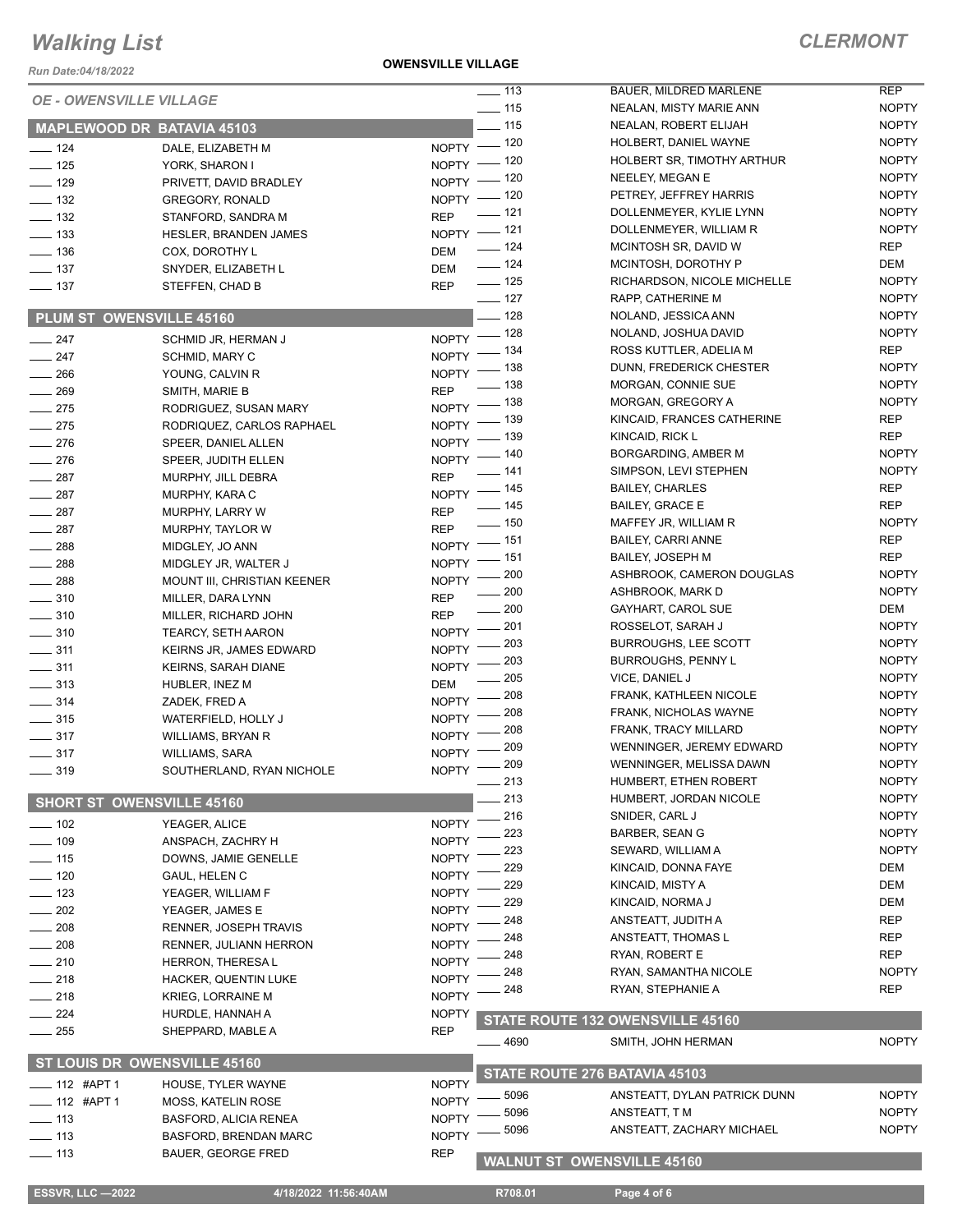*Run Date:04/18/2022*

*OE - OWENSVILLE VILLAGE*

|                              | <b>WALNUT ST OWENSVILLE 45160</b> |              |
|------------------------------|-----------------------------------|--------------|
| $-205$                       | STRUNK, JOSEPH E                  | <b>NOPTY</b> |
| $-272$                       | TINCHER, CHRISTINA GOLDIE         | <b>DEM</b>   |
| $-272$                       | TINCHER, JACOB LEE                | <b>DEM</b>   |
| $-276$                       | POTRATZ, CORY                     | <b>NOPTY</b> |
| $-276$                       | ZETER, BRADLEY A                  | <b>NOPTY</b> |
| $-276$                       | ZETER, CHARLES GEORGE             | <b>NOPTY</b> |
| $-276$                       | ZETER, SUSAN HELENE               | <b>NOPTY</b> |
| $-312$                       | WATSON, HELEN A                   | <b>REP</b>   |
| $\overline{\phantom{0}}$ 318 | LOUIS, JOHN                       | <b>NOPTY</b> |
| $\equiv$ 330                 | BROWN, SHAWNTA LYNN               | <b>NOPTY</b> |
| $-340$                       | STYERS, KATHLEEN MARIE            | <b>NOPTY</b> |
| $\equiv$ 350                 | <b>BROWN, BRYON B</b>             | <b>REP</b>   |
| $\equiv$ 350                 | BROWN, RUTH A                     | <b>NOPTY</b> |
| $-351$                       | RADER, DYLAN E                    | <b>NOPTY</b> |
| $\equiv$ 352                 | STEPHENSON, MADELYN STORM         | <b>NOPTY</b> |
| $\equiv$ 360                 | OWLETT, AUDREY Y                  | <b>NOPTY</b> |
| $\equiv$ 360                 | OWLETT, JAYDE A                   | <b>NOPTY</b> |
| $-360$                       | STEPHENSON, DANIEL A              | <b>NOPTY</b> |
| $\equiv$ 360                 | STEPHENSON, JULIE L               | <b>NOPTY</b> |

#### **WESTERN AVE OWENSVILLE 45160**

| 215           | MARKSBERRY, CHAD R              | <b>NOPTY</b> |
|---------------|---------------------------------|--------------|
|               | <b>WHITMER RD BATAVIA 45103</b> |              |
| 2383          | DEHNER, JACOB GERARD            | <b>NOPTY</b> |
| 2385          | <b>MINTON, GRACIE LYNN</b>      | <b>NOPTY</b> |
| $-2385$       | WILSON, DAVID B                 | <b>REP</b>   |
| $= 2385$      | <b>WILSON, PATRICIA A</b>       | <b>REP</b>   |
| $-2389$       | <b>HODGE. JENNIFER N</b>        | <b>NOPTY</b> |
| $-2389$       | RADTKE, EMILY E                 | <b>NOPTY</b> |
| $-2389$       | RADTKE, NICHOLAS REID           | <b>NOPTY</b> |
| $-2391$       | <b>CREEL, RONALD J</b>          | <b>DEM</b>   |
| $\equiv$ 2393 | <b>WROCKLAGE, LYNNE ELLEN</b>   | <b>DEM</b>   |
| 2395          | <b>BRUMETT JR. FRANK P</b>      | <b>NOPTY</b> |
| $-2397$       | RAYLES, CARL R                  | <b>REP</b>   |
| $-2397$       | RAYLES, JAMES M                 | DEM          |
| 2397          | RAYLES, VIOLA V                 | DEM          |

*TOTAL :* **478**